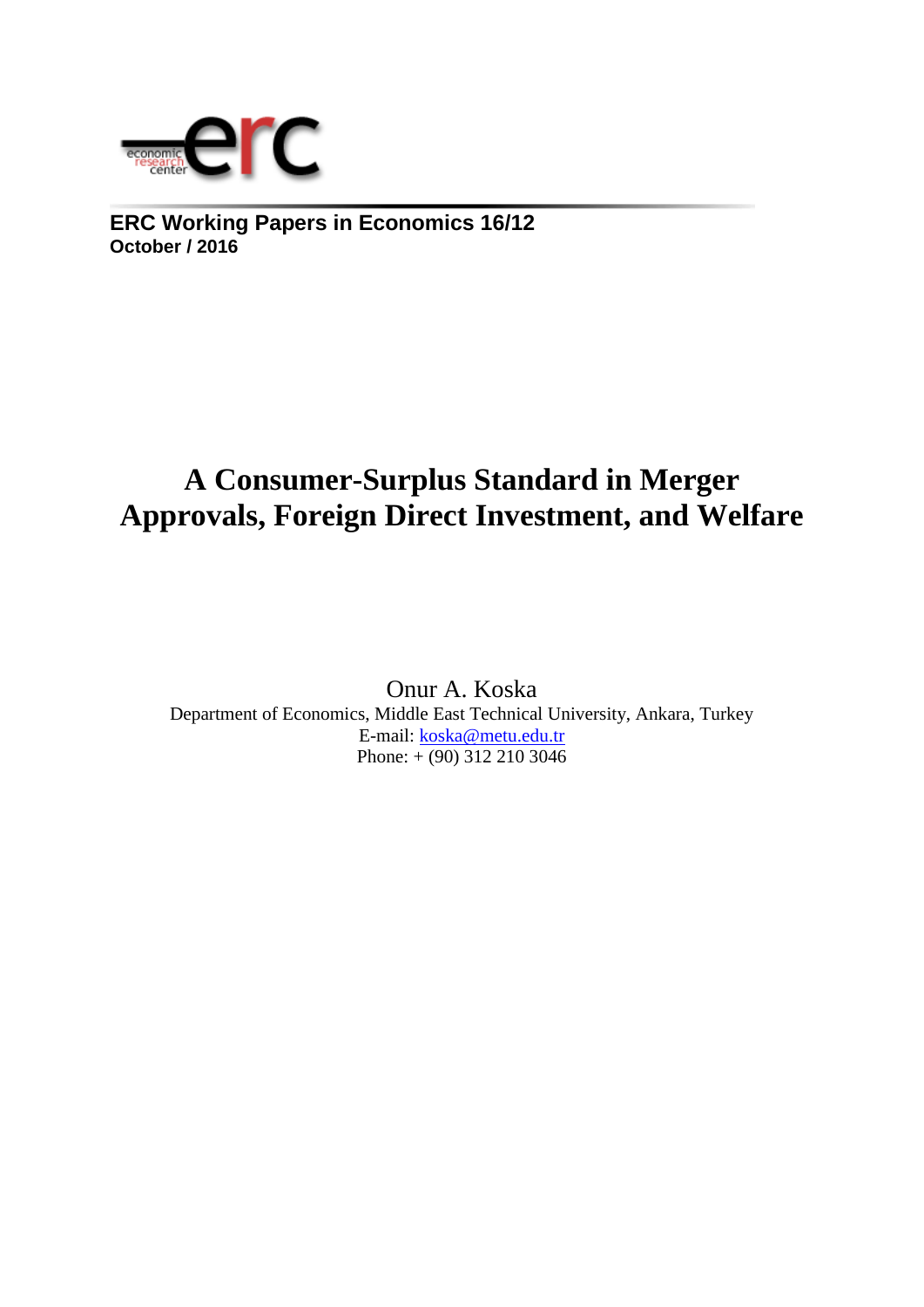# A Consumer-Surplus Standard in Merger Approvals, Foreign Direct Investment, and Welfare<sup>∗</sup>

Onur A. Koska†

October 21, 2016

#### Abstract

This study scrutinizes the ramifications of a consumer-surplus standard in approvals of mergers & acquisitions (i) on an investor's choice between acquiring a firm's existing assets (via negotiations or auctions) and investing in new assets under both complete and incomplete information; and (ii) on welfare. Any firm acquisition fulfilling the consumer-surplus standard is in the best interest of the investor, who prefers to be well informed on acquisition gains and prefers sequential offers. A local firm appropriates a bigger share from acquisition gains in an auction, and prefers generating information asymmetries. Welfare improves with a larger scope for ex-post firm heterogeneity.

Keywords: Merger Policy; Acquisitions; Greenfield Investment; Welfare; Incomplete Cost Information

JEL Classification: F23

<sup>∗</sup>This research was funded by the METU Research Grant (Project Nr. BAP-08-11-2016-052). Earlier and incomplete versions of this paper were distributed under the title "Foreign Direct Investment for Sale" and presented at the University of Otago (New Zealand) and at the Otago Workshop in International Trade. This revised and complete version was presented at the annual meeting of the European Trade Study Group in Helsinki and at the University of Tuebingen (Germany) and greatly benefited from discussions and suggestions of the conference and seminar participants.

<sup>&</sup>lt;sup>†</sup>Department of Economics, Middle East Technical University (METU), Çankaya 06800, Ankara, Turkey. Tel: +(90) 312 210 3046. Fax: +(90) 312 210 7964. Email: koska@metu.edu.tr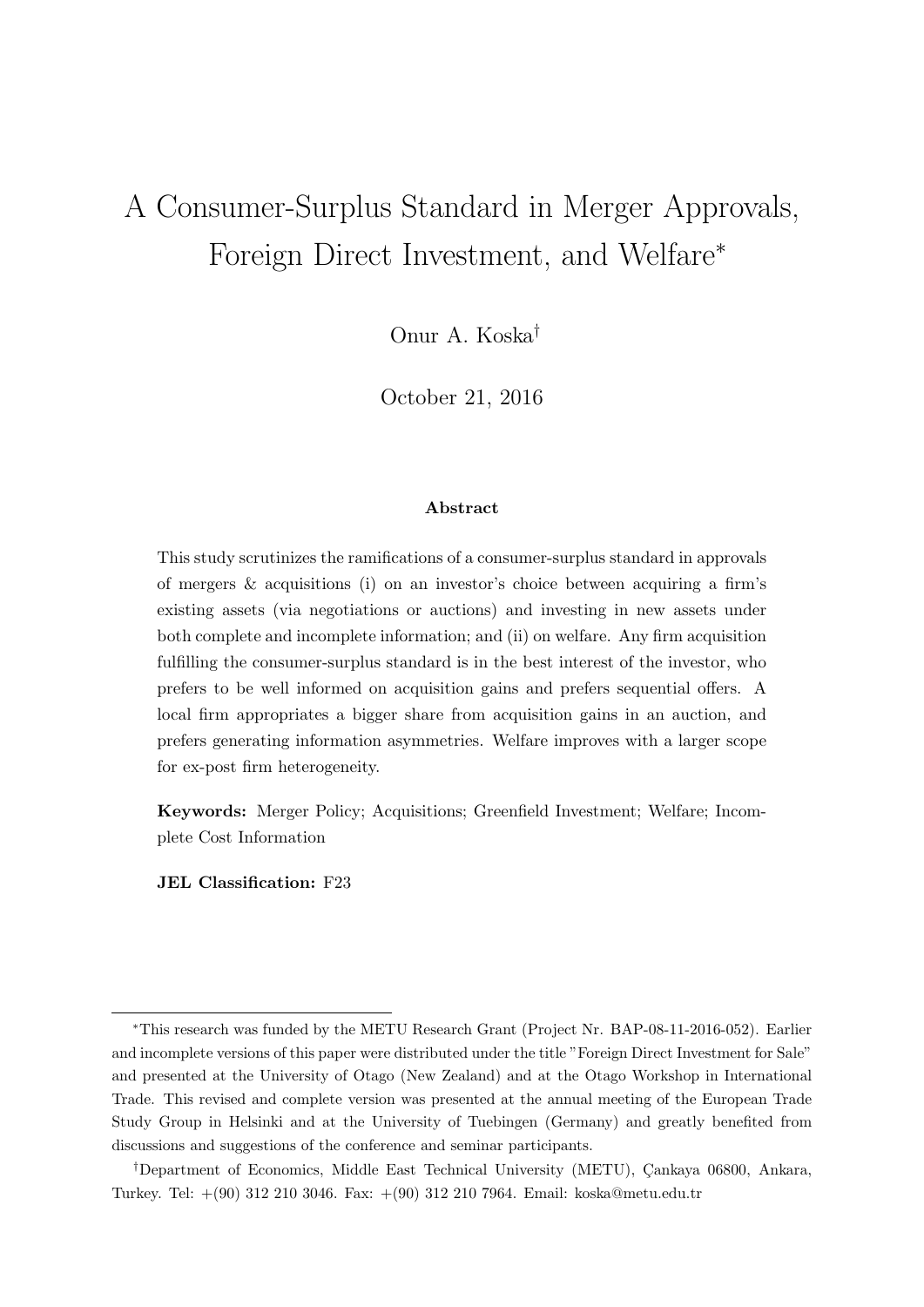## 1 Introduction

Foreign direct investment (FDI) has been the driving force of the global economy since the 1980s, and mergers & acquisitions (acquisition of existing assets in host countries) have been the leading mode of FDI, especially in developed countries in the late  $1990s<sup>1</sup>$ There is now a large body of the literature analyzing (i) the gains from acquisition of existing assets and the merger paradox (e.g., Salant et al., 1983; Perry and Porter, 1985; Deneckere and Davidson, 1985; Farrell and Shapiro, 1990; Lommerud and Sorgard, 1997; Hennessy, 2000); and (ii) the choice between partnership arrangements with local firms (joint ventures, mergers or acquisitions) and a wholly-owned subsidiary (greenfield investment in new assets) in foreign countries (e.g., Görg, 2000; Bjorvatn, 2004; Desai et al., 2004; Norbäck and Persson, 2004; 2007; Müller, 2007; Raff et al., 2006; 2009a; 2012; Qiu, 2010; Fatica, 2010; Qiu and Wang, 2011).

Mergers & acquisitions are mostly subject to certain enforcement practices, which may confine their clearance to some performance measures, that is, only a subset of potentially profitable deals will be approved, which will change firm behavior and welfare. The literature focuses on aggregate surplus on this matter assuming that any firm acquisition would be approved by an antitrust authority so long as it did not decrease aggregate welfare. In most countries, however, antitrust authorities bring consumer welfare to the forefront. In New Zealand, for instance, mergers & acquisitions that lessen competition and adversely affect consumers are prohibited under the Commerce Act  $1986\frac{2}{3}$  Australia has a similar practice under the Competition and Consumer Act.<sup>3</sup> Similarly, enforcement practices in the US and the EU can be best approximated by a consumer-welfare standard (Breinlich et al., 2016). Surprisingly, the implications of adopting a consumer-surplus standard on firm behavior and welfare have not yet received much attention in the literature.<sup>[4]</sup> This study, thus, would like to make progress on this. In a simple Cournot oligopoly model, considering an antitrust authority adopting a consumer-surplus standard in approvals of

<sup>&</sup>lt;sup>1</sup>In the late 1990s and the early 2000s, the share of cross-border mergers and acquisitions in global FDI was around 75% and 60%, respectively (Navaretti and Venables, 2004). This type of foreign market entry mode is, however, too sensitive to global economic changes, and thus was negatively and significantly affected by the economic crises, the last of which hit the global economy in 2008. After some recovery period, according to UNCTAD (2014; 2015), around 25-30% of all global FDI took place as such investment lately (valued at US\$349bn in 2013, and US\$400bn in 2014).

<sup>2</sup>See www.comcom.govt.nz/business-competition/guidelines-2/mergers-and-acquisitions-guidelines.

<sup>3</sup>See www.accc.gov.au/business/mergers.

<sup>&</sup>lt;sup>4</sup>Breinlich *et al.* (2015) is the only exception: in a multi-country model of Cournot oligopoly with segmented markets, they assume that antitrust authorities look at the changes in consumer welfare when evaluating the approval of a merger between firms. In this regard, this paper is related to Breinlich et al. (2015), although they have a different research question in mind (i.e., the sources of potential conflict between antitrust authorities), and thus the models are different, except for employing a Cournot oligopoly model and taking on board a consumer-surplus standard in merger approvals.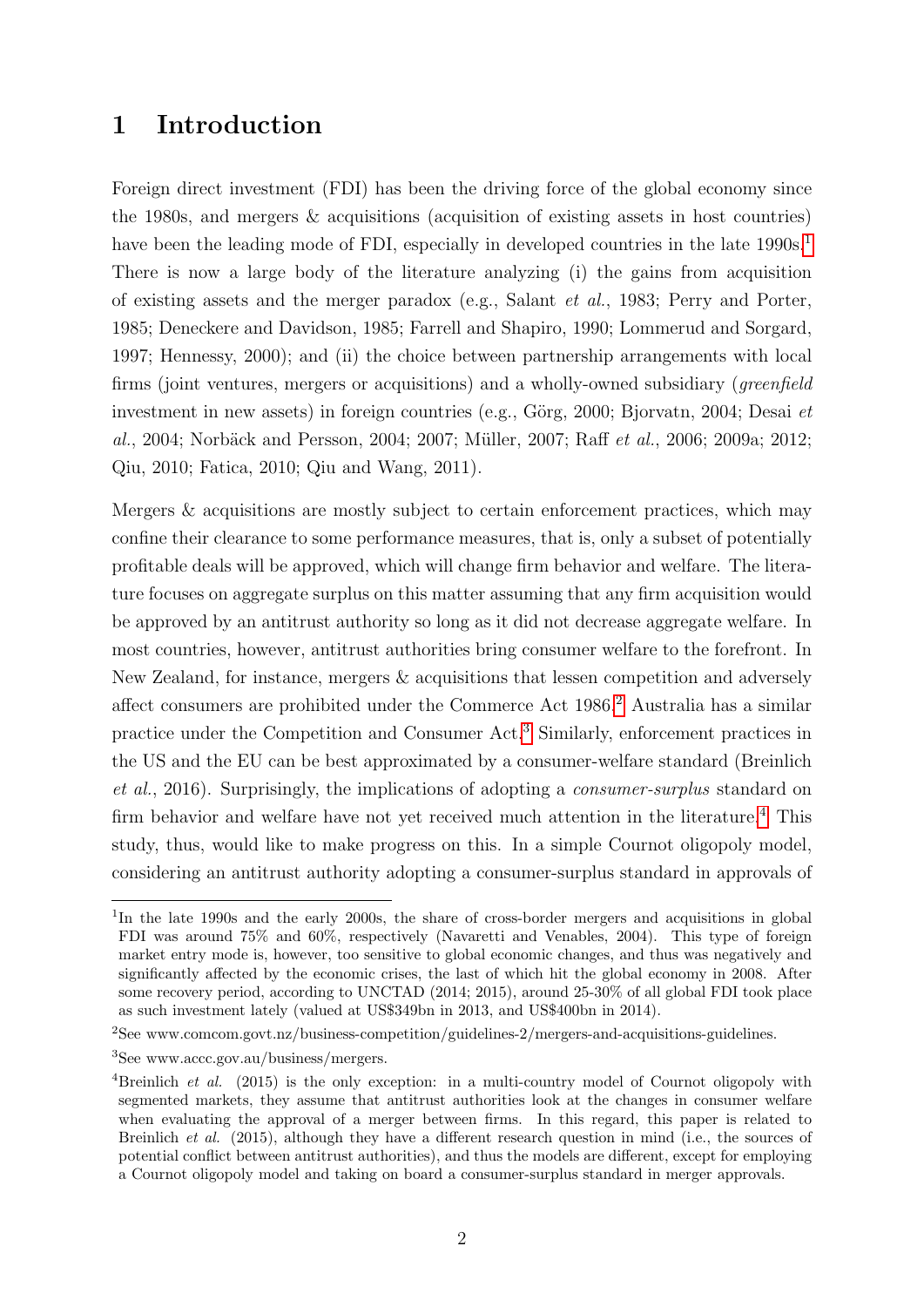firm acquisitions, this study scrutinizes the ramifications of a consumer-surplus standard as the clearance rule (i) on a foreign investor's choice between acquiring a firm's existing assets (via negotiations or auctions) and investing in new assets under both complete and incomplete cost information; and (ii) on local welfare.

The literature, by and large, agrees that (i) firms benefit from combining assets, especially under sufficient efficiency gains, sufficiently convex demand or differentiated products, or when products/assets are strategic complements; and (ii) firms prefer greenfield entry to acquiring a firm's existing assets if there are significant asymmetries in asset structures and little scope for synergies, or if the costs of shared ownership (e.g., dissipation of proprietary knowledge) are relatively high. These results mostly rely on either complete information and exogenous matching of firms, or exclusive negotiations with a single firm assuming away future negotiations with other potential target firms (e.g., as in Hviid and Prendergast, 1993; Pagnozzi and Rosato, 2016). This, however, may not be in the best interest of investors, and thus, may not be self enforcing; see, for example, Koska and Stähler (2014). Including all potential targets in the bargaining process can be used as a credible threat as it generates a competition effect: the investor can still enter the market by acquiring another firm's assets even if the initial acquisition offer is rejected by a firm. Such a competition effect decreases rejection profits and thus, decreases the price for acquisition of existing assets especially if there is some degree of negative externality imposed on other firms having to compete against the investor. By the same token, auctions, depending on the design, may also be in the best interest of the agents (e.g., as in Bulow and Klemperer, 1996; Brusco et al., 2007), or in the best interest of antitrust authorities especially if merger approvals are based on consumer welfare. There is only a few papers modeling firm takeovers via auctions (see Pagnozzi and Rosato, 2016; Koska et al., 2016b; Ding et al., 2013), although auctions are used commonly in firm acquisitions; see Boone and Mulherin (2007) for statistical evidence.

In the first part of the study, given a consumer-surplus standard as the clearance rule for firm acquisitions, and under complete cost information, an investor's selection of the firm for acquisition and the acquisition price are endogenously determined in three different mechanisms: sequential offers, generalized Nash bargaining, and an ascending auction. In this regard, the first part of the study complements Pagnozzi and Rosato (2016), who study, in a Cournot oligopoly model with complete information, an investor's choice (to acquire existing assets of a local firm that generates firm-specific synergies) between an ascending auction and bilateral negotiations. In their model, the investor has no outside option (except for staying out of the market), and thus in bilateral negotiations, they do not explicitly model sequential negotiations. Also, in an ascending auction, the investor and the local firms compete to acquire a target firm, whereas in this study,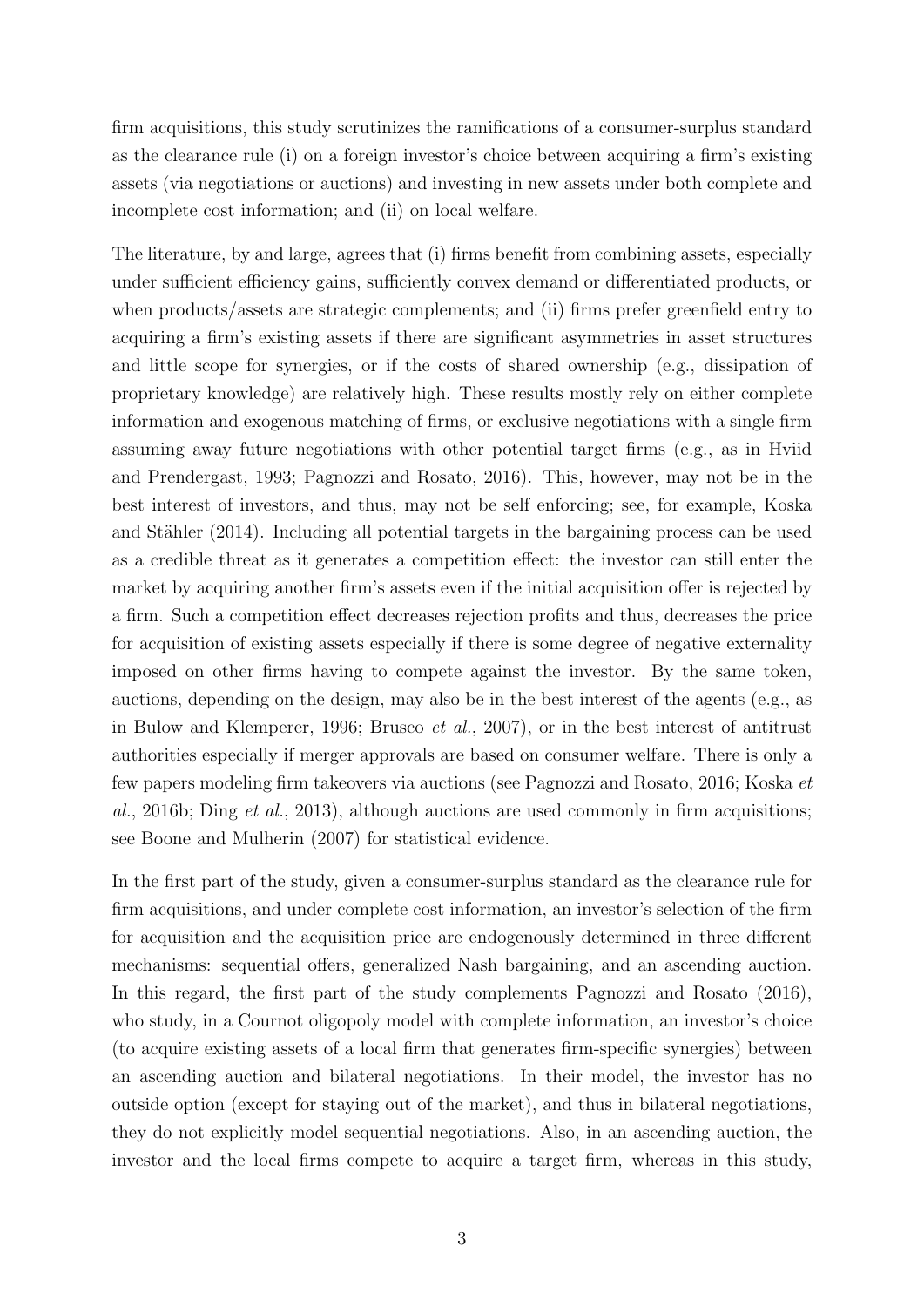local firms compete against each other for a deal with the investor.<sup>5,6</sup> Considering no private cost information and no ex-ante significant cost asymmetry between local firms, but ex-post firm heterogeneity due to an efficient firm's greenfield entry, or due to firmspecific synergies (if entry is by firm acquisition), the first part of the study shows that (i) a consumer-surplus standard in approvals of firm acquisition implies an upper-bound threshold of ex-post marginal production costs (similar to Farrell and Shapiro, 1990); (ii) if there is some potential firm takeover that does not harm consumers - so that it will be approved by an antitrust authority that adopts a consumer-surplus standard - then it is in the best interest of the investor (more profitable than greenfield investment); (iii) irrespective of the method by which the investor acquires existing assets of a local firm, the investor prefers acquiring the firm that decreases ex-post marginal costs more (the expost efficient firm); and (iv) the investor prefers sequential offers to an ascending auction under complete information, while local firms' profits (and thus welfare) are greater in an ascending auction than in negotiations.

In the literature on FDI, studies mostly rely on models with complete information. In cross-border investments, however, some firms are better informed than others. In the case of acquisition of existing assets, for instance, the majority of targets have been the firms that are not publicly listed (Ang and Kohers, 2001; Draper and Paudyal, 2006) resulting in information asymmetries that crucially affect firms' investment strategies (Lópes Duarte and García-Canal, 2004; García-Canal et al., 2002; Shen and Reuer, 2005). To address this, the model is extended so as to take information asymmetries among firms on board. Considering incomplete cost information - firm-specific synergies (generated by acquisition of a firm's assets) are private information - the second part of the study delineates the foreign market entry choice of an investor between greenfield investment and firm acquisition, and scrutinizes welfare ramifications of adopting a consumer-surplus standard in approvals of firm acquisitions. In particular, by extending the model to the case of information asymmetries in firm takeovers with endogenous profit shares that are determined in a second-price, sealed-bid auction, the second part of the study addresses the problem of identifying good matches with potential local partners, in addition to looking at the implications of a consumer-surplus standard on the conflict between the host country and the investor in terms of the preferred market entry mode.

The extended model in the second part of the study can be related to the literature on auctions with externalities. Jehiel and Moldovanu (2000), for instance, look at the sale

<sup>&</sup>lt;sup>5</sup>This is similar to reverse auctions, in which a buyer asks potential sellers to quote prices for a deal.

<sup>&</sup>lt;sup>6</sup>In their model, all target firms are ex ante symmetric, but one, a dominant firm; so that they can focus on comparing the outcomes of an auction and bilateral negotiation in terms of the selected target firm (whether it is the one that generates the highest synergies - the efficient target - or the one that maximizes profits. They show that the outcomes do not always coincide.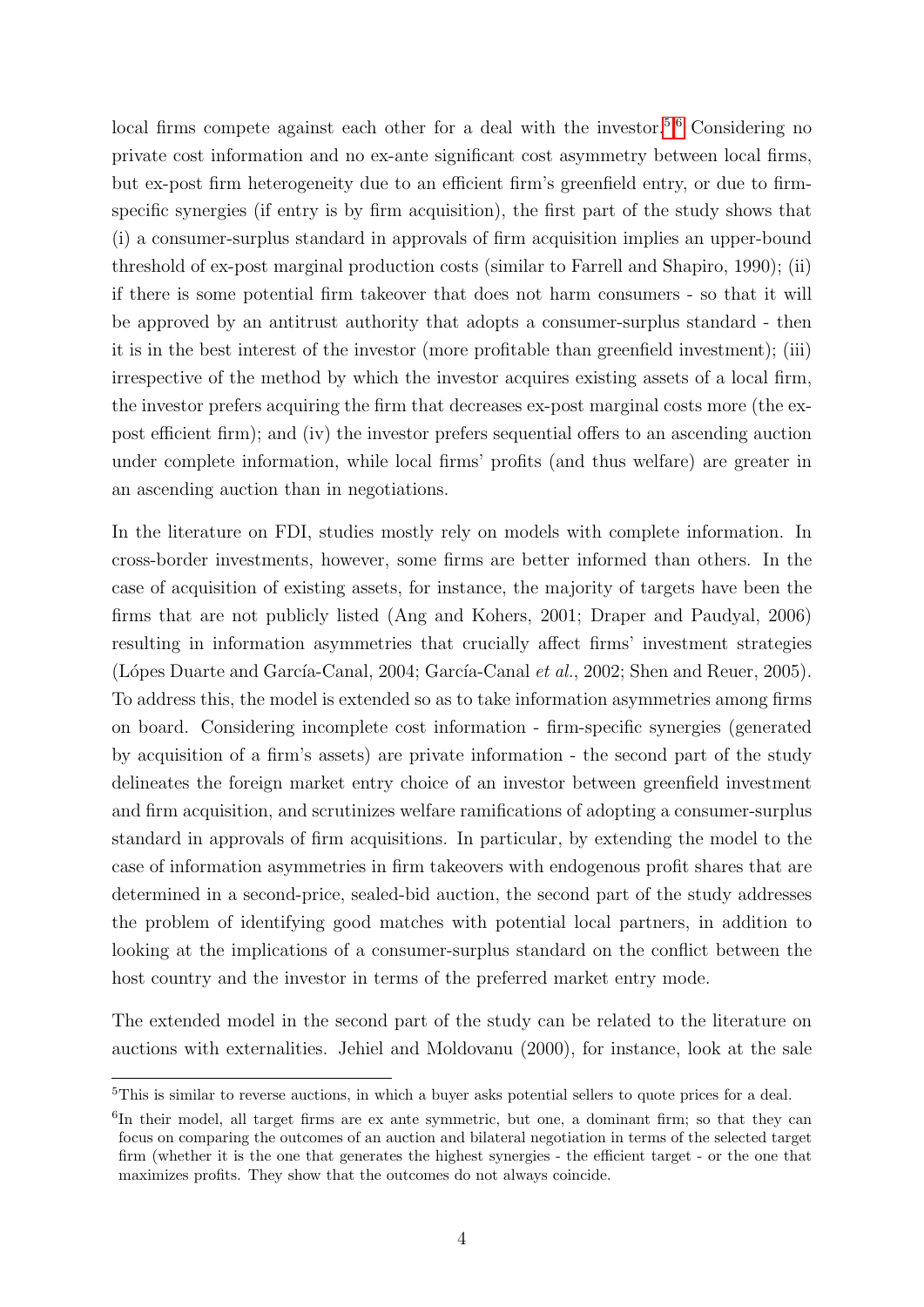of a cost-reducing innovation, which generates negative externalities on other firms, in a second-price, sealed-bid auction; and Goeree (2003) considers, also, an auction setup for a cost-reducing patent, and finds an upward bias on the equilibrium bidding strategies, especially when bidders signal their private information via the winning bid. Ding et al. (2013), in a signaling model, compare different takeover auction mechanisms (e.g., first-price vs. second-price, cash vs. profit-sharing auction) that are followed by Cournot competition. Janssen and Karamychev (2010) consider after-market Cournot competition and look into auctioning of multiple licenses. They show that the auction mechanism does not always choose the most cost-efficient firms. Although firm-specific synergies generated by a firm takeover can be argued to play a similar role as cost-reducing innovations, the main contribution of the second part of the study relative to these articles is the consumer-surplus standard and its implications on an investor's preferred foreign market entry mode, on firm behavior, on local welfare and on the nationally optimal entry mode when the ex-post marginal production cost of the acquired firm is private information.

The results suggest that, unlike the conventional wisdom, private information by local firms regarding the "quality of the match" (modeled as the size of the ex-post marginal production cost of a potential firm takeover) need not bias the investor's choice toward greenfield investment, especially when there is a consumer-surplus standard in approvals of acquisition of existing assets of a local firm such that when only the cases that do not reduce consumers' surplus are approved. On the contrary, by auctioning off its participation to local firms, the investor can identify the most profitable (ex-post efficient) local target firm and can gain from acquisition of that firm's assets, insofar as acquisition of the firm's assets fulfills the consumer-surplus standard, and thus can be approved. The welfare implications of such firm takeovers depend on the spread of the distribution of ex-post productivity: local welfare improves (i) if the local firms have ex-ante sufficiently high marginal costs; (ii) if the expected contribution of acquisition of existing assets to the productivity of the investor (or the new entity) is sufficiently large; or (iii) if the expected negative impact of a firm takeover on the other local rival is sufficiently small. If, however, local firms have only a small productivity disadvantage relative to the investor, foreign entry can have detrimental effects on local welfare.

The rest of the paper is organized as follows. Section  $\boxed{2}$  first introduces the model with complete information and the consumer-surplus standard in approvals of firm acquisition, then solves the model (i) for a subgame perfect Nash equilibrium in pure strategies for the case of sequential offers (Section  $[2.1]$ ), which is extended also to generalized Nash bargaining (Appendix  $|A.1|$ ); and (ii) for a pure-strategy equilibrium for the case of an ascending auction (Section  $\boxed{2.2}$ ). Section  $\boxed{3}$  extends the model to a private cost information structure and introduces a second-price, sealed-bid auction by which the investor's share from acquisition profits is determined. In what follows, Section  $\overline{3}$  scrutinizes the welfare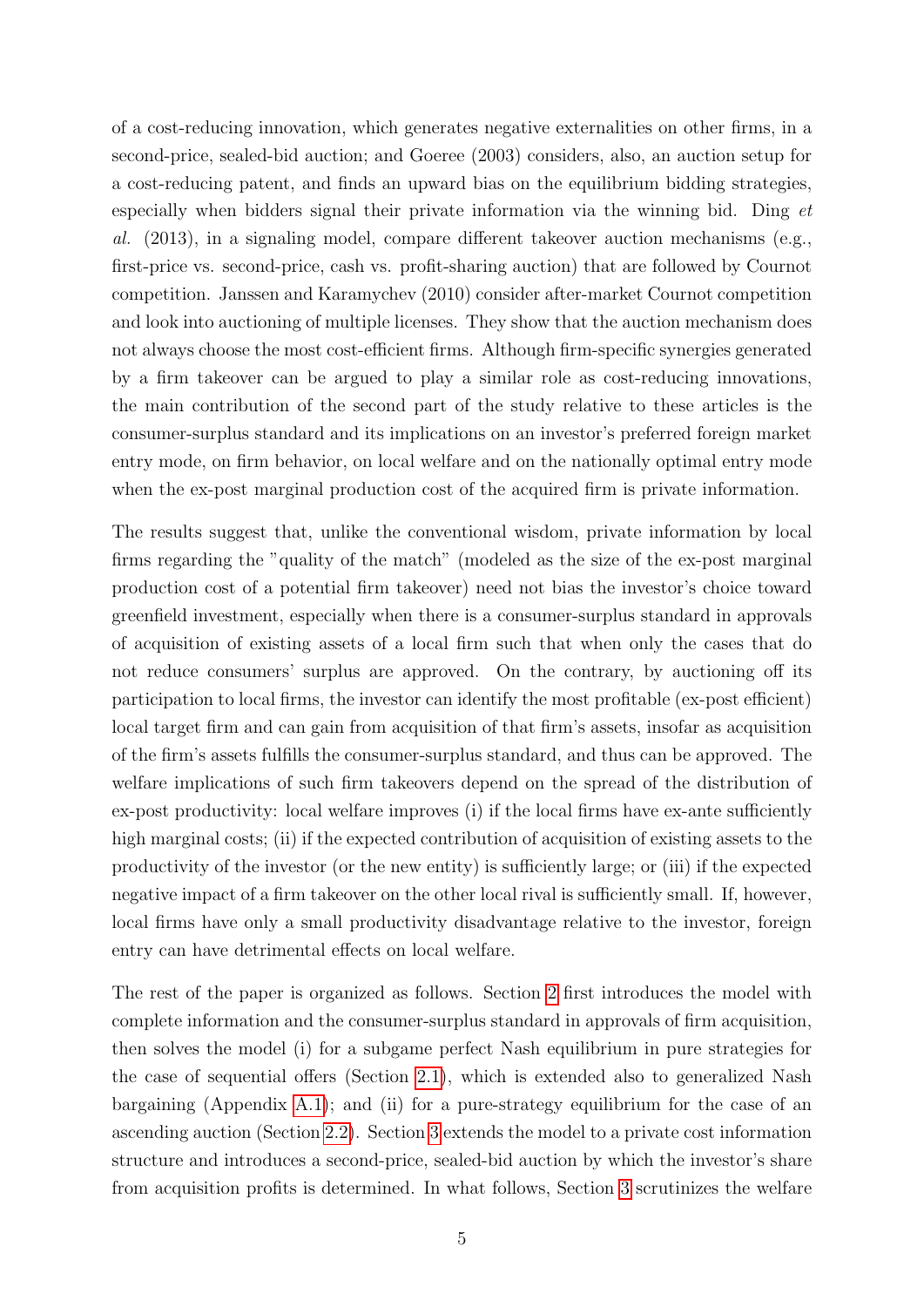implications of a consumer-surplus standard, and briefly discusses the policy implications of the model. Finally, Section 5 concludes. For convenience, most of the proofs and technical details are relegated to the Appendix.

# 2 The model

Consider a host country that has two local firms: firms  $i$  and  $j$ . There is also a source country that has one investor, a multinational firm (MNF). All firms are risk neutral and produce a homogeneous good. The local firms have ex-ante identical marginal costs, denoted by  $c = c_i = c_j \in (0, 1)$ . The MNF can invest in new assets (greenfield investment) in the host country, and can produce the homogeneous good with a lower marginal cost denoted by  $c^* \in (0, c)$ <sup>7</sup> Alternatively, the MNF can acquire existing assets of a local firm, which generates synergies and decreases marginal production costs. Let  $\theta_k \in [0, \theta]$ denote the ex-post marginal cost of the MNF after having acquired existing assets of firm k,  $k \in \{i, j\}$ .  $\overline{\theta}$  is the upper bound that is implied by the consumer-surplus standard in approvals of acquisition of existing assets, that is, any firm takeover that generates sufficient synergies such that  $\theta_k \leq \overline{\theta}$ ,  $k \in \{i, j\}$  (so that it does not decrease consumers' surplus) will be approved by the antitrust authority; see Condition  $[1]^8$ 

Consumers have quasilinear preferences such that the inverse demand function is given by  $P(Q) = (1 - Q)$ , where P is the market price of the homogeneous good and Q stands for aggregate output. Total production (or sales) if the investor undertakes greenfield investment,  $Q^g = q_m^g + \sum_k q_k^g$  $k<sub>k</sub>$ , comprises the MNF's output  $q_m^g$  and the local outputs  $\sum_k q_k^g$  $\{i, j\}$ ,  $k \in \{i, j\}$ , where superscript g stands for the greenfield case, and subscript m represents the MNF. If the investor enters the host country by acquiring existing assets of a local firm, then there will be one less firm, in which case total sales,  $Q^v = q^v + q_{-k}^e$ - if firm  $k$ 's assets are acquired - will comprise the new entity's output  $q^v$  and the nonacquired firm's output  $q_{-k}^e$ ,  $k \in \{i, j\}$ . Note that superscript v represents the new entity (after firm acquisition takes place), and superscript  $e$  represents the non-acquired firm that will have to compete against the new entity.

The MNF can acquire existing assets of a local firm either via negotiations or through an auction. In the case of negotiations, (i) the MNF can choose one firm and can make a

<sup>&</sup>lt;sup>7</sup>The MNF has a cost advantage over the local firms:  $c^* < c$ , as this is the common observation in most countries where multinationals are actively operating; see Navaretti and Venables (2004).

<sup>&</sup>lt;sup>8</sup>As the focus of this study is the implications of a consumer-surplus standard in merger approvals on firm behavior and welfare, the study focuses only on the cases that fulfills the approval criterion. That is, the cases that  $\theta > \bar{\theta}$  are assumed away, as such cases will be declined by an antitrust authority adopting a consumer-surplus standard, and thus, the investor will be left with greenfield investment.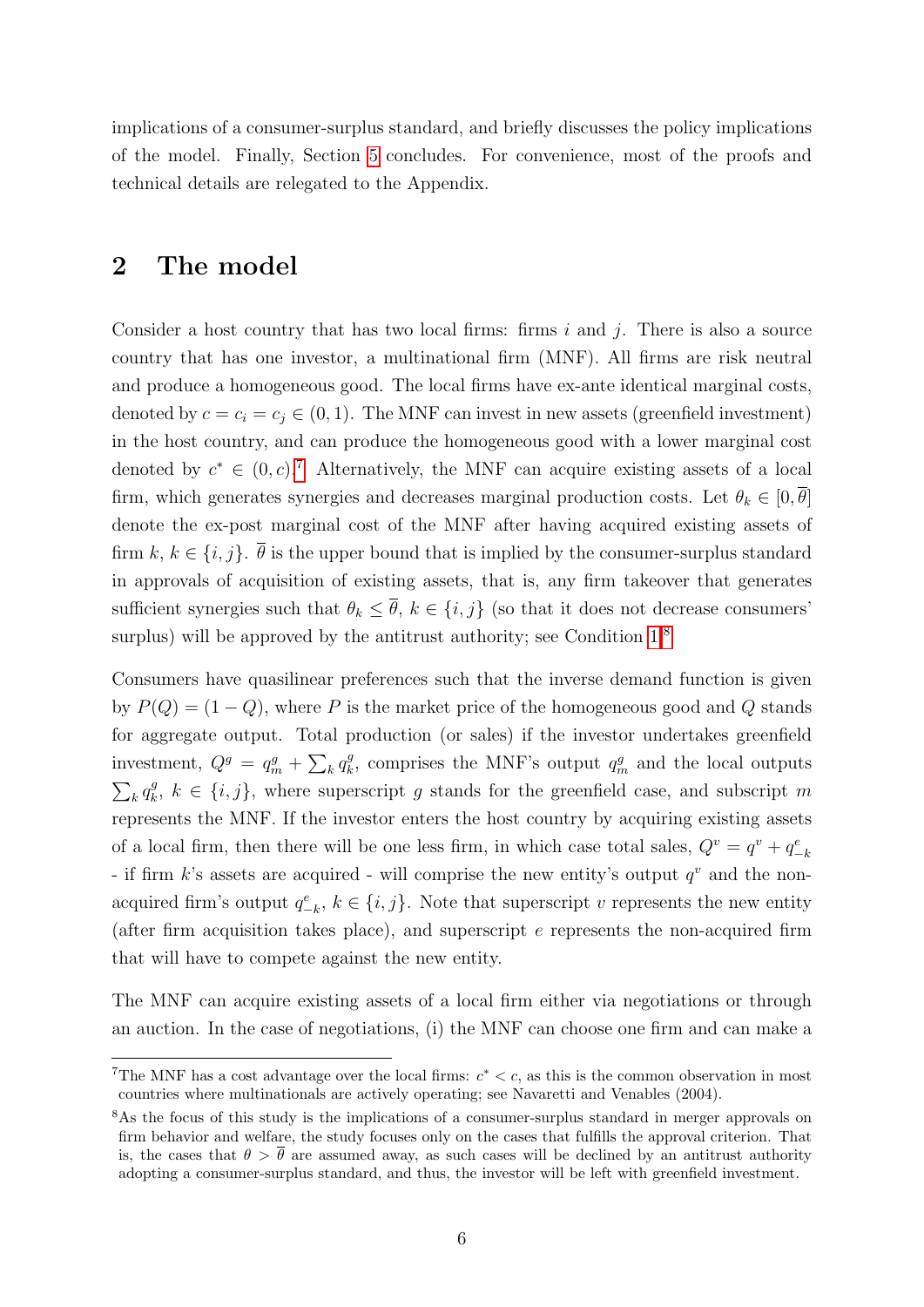take-it-or-leave-it offer to that firm only, rejection of which will lead the MNF to undertake greenfield investment;<sup>9</sup> or (ii) the MNF can sequentially make take-it-or-leave-it offers to local firms with the option to interrupt negotiations any time so as to opt for greenfield investment, and if both firms reject the offers that they receive, then the MNF enters the market via greenfield  $FDI<sup>10</sup>$  An extensive form (a game tree) representation of sequential offers including the greenfield outside option is given by Figure  $\boxed{1}$  (Section  $\boxed{2.1}$ ), where  $\pi_m^g$ and  $\pi_k^g$  $\{i, j\}$ ,  $k \in \{i, j\}$ , represent, respectively, the investor's and the local firms' profits when the MNF undertakes greenfield investment, and  $\pi_m^v$ ,  $\pi_k^v$  and  $\pi_{-k}^e$  represent those when the MNF acquires firm  $k, k \in \{i, j\}$ . The interaction between firms takes place such that first the MNF's entry mode is determined, then all active firms compete by quantities. The game is solved backwards.

In the last stage of the game (once the MNF's entry mode is sorted), all active firms in the market engage in Cournot competition. Given the inverse demand function above, in a linear Cournot oligopoly model with  $n$  firms, each producing a homogeneous good with a constant marginal cost, each firm maximizes its profits, given by  $\pi_k(\cdot) = (p(Q) - c_k)q_k$ , where  $k \in \{m, i, j\}$ . Each firm's Cournot-Nash equilibrium production can be represented by  $q_k^* = (1 - nc_k + \sum_{k=1}^{n}$  $_{l \neq k}$  $c_l$ /(n + 1), where  $k, l \in \{m, i, j\}$ , and  $\sum_{n=1}^{n}$  $l \neq k$  $c_l$  represents the sum of the marginal costs of all firms excluding firm  $k$ . In a Cournot-Nash equilibrium, the maximized firm profits are equal to  $\pi_k^* = -p'(Q)(q_k^*)^2$ , where  $p'(Q) = -1$ , and thus,  $\pi_k^* = (q_k^*)^2$ , where  $k \in \{m, i, j\}$ . It is straightforward to show that a firm produces and earns more with a decrease in its costs, while it produces and earns less with a decrease in its rivals' costs. Also, an increase in the number firms competing in the market raises competition, with which the market price decreases (aggregate sales increase), although average firm size (i.e., the intensive margin) decreases.

When there is no investment, there will be only two local firms  $(n = 2)$  that are symmetric in costs (c). Each local firm produces  $q_i^a = q_j^a = (1 - c)/3$ , where a represents the case of no investment. The MNF's profit from the host country is  $\pi_m^a = 0$ , and the local Cournot duopoly profits are

$$
\pi_i^a = \pi_j^a = \frac{(1-c)^2}{9} > 0. \tag{1}
$$

The MNF can undertake greenfield investment by paying a fixed investment cost, which is normalized to zero so as to make sure greenfield investment is a profitable entry mode

<sup>&</sup>lt;sup>9</sup>This would have been the *forced bargaining* case had there been only one target firm, acquisition of which would fulfill the consumer-surplus standard. Condition  $\overline{\Pi}$  makes sure that there are at least two target firms (acquisition of either firm's existing assets will be approved by an antitrust authority). It will soon be clear that when there are at least two target firms, exclusive negotiations with a single firm is not self-enforcing.

 $10$ A more general bargaining model for acquisition of existing assets of a local firm, generalized Nash bargaining, is given in Appendix A.1.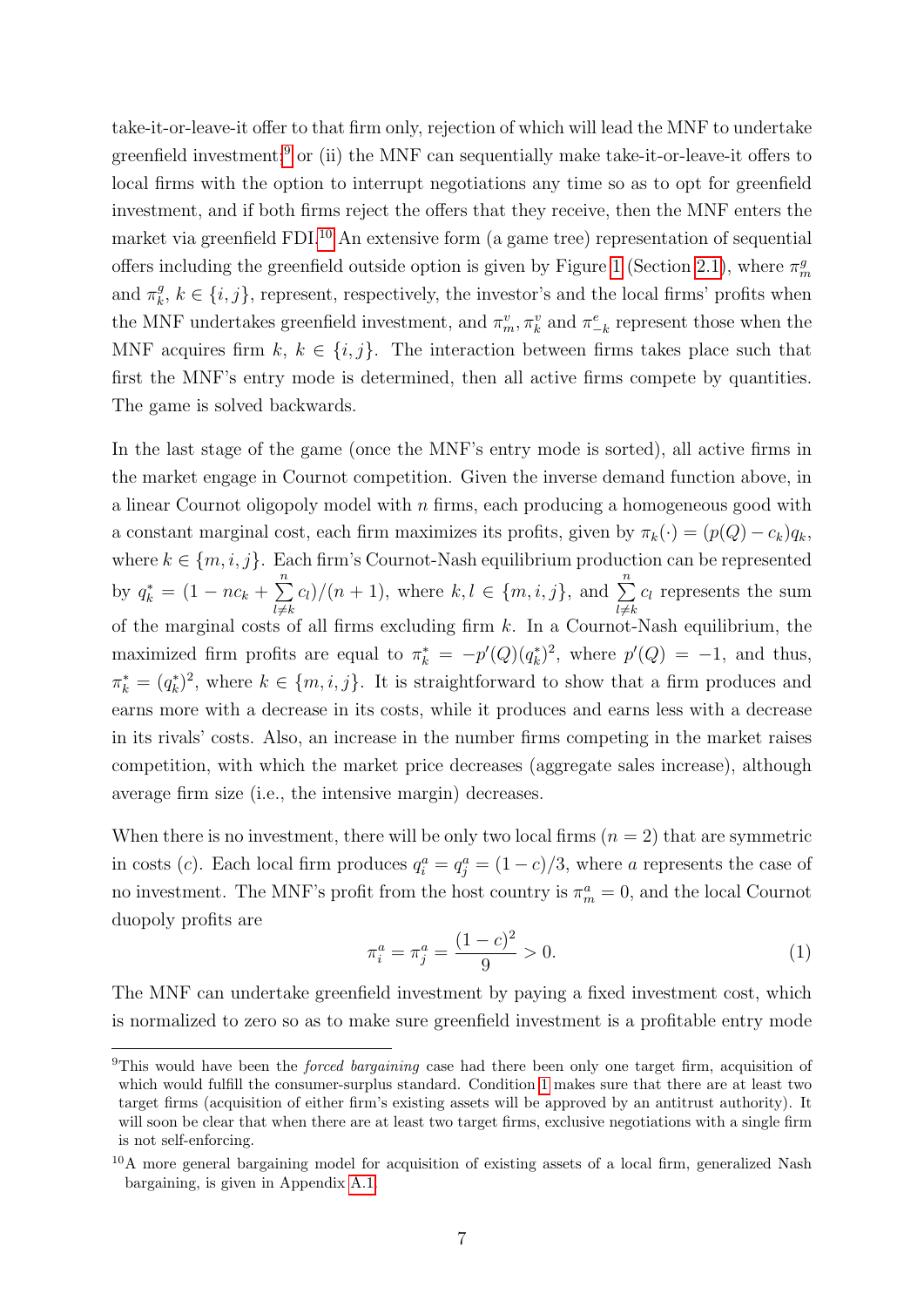(no investment is not individually rational for the MNF).<sup>[11]</sup> Greenfield investment earns the MNF  $\pi_m^g = (q_m^g)^2$ , while the local firms earn  $\pi_i^g = (q_i^g)$  $(x_i^g)^2$  and  $\pi_j^g = (q_j^g)$  $j^g)^2$  s.t.

$$
\pi_m^g = \frac{(1 - 3c^* + 2c)^2}{16} > 0; \quad \pi_i^g = \pi_j^g = \frac{(1 - 2c + c^*)^2}{16} > 0.
$$
 (2)

Assuming  $(1-2c+c^*) > 0$  - no crowding-out effect of greenfield investment<sup>[12</sup>] - compared to the no-investment case, (i) competition raises with an increase in the number of firms by one; (ii) local firms' sales and profits decrease, and (iii) the average industry marginal cost decreases, with which total industry output increases.

The MNF can enter the market also by acquiring existing assets of a local firm, which decreases competition (compared to greenfield investment) by decreasing the number of firms by one. Acquisition of existing assets, however, may generate synergies, such that the ex-post marginal cost of the MNF acquiring firm k will be  $\theta_k$ ,  $k \in \{i, j\}$ . It is clear that, unless the ex-post marginal cost of the new entity is above the ex-ante marginal cost of the (replaced) acquired firm (assuming no spillover that may change the nonacquired firm's ex-post marginal cost), compared to the no-investment case, the average industry marginal cost decreases, with which total industry output increases. This implies that, given the option to use any partnering firm's existing technology, unless there are strong diseconomies of scale, any merger or acquisition can be approved when taking the no-investment case as the benchmark case for consumer welfare. The common practice is to compare the state of competition if firm acquisition takes place with the state of competition if it does not take place.<sup>[3]</sup> The investor would opt for an alternative (profitable) market entry mode had there been no firm acquisition. Conditioning the clearance rule on how consumer welfare changes compared to the investor's second-best alternative (greenfield investment in this study) secures a level of consumer welfare at least as good as the level should there be no firm acquisition. As consumers are better off with greenfield entry (as discussed above), this practice serves the purpose of a consumersurplus standard in approvals of firm acquisitions. $\sqrt{14}$ 

<sup>&</sup>lt;sup>11</sup>This implies a maximum of greenfield profitability; assuming positive fixed costs does not change the qualitative results, but makes them striking. An alternative interpretation is that acquisition of existing assets and investing in new assets require almost the same amount of fixed investment costs, and thus the MNF has no fixed-cost-saving incentive when choosing between these two entry modes.

 $12$ This assumption guarantees that the MNF cannot earn monopoly profits by greenfield entry. This is consistent with enforcement practices including the consumer-surplus standard.

<sup>13</sup>See, inter alia, www.comcom.govt.nz/business-competition/mergers-and-acquisitions/authorisations, the clearance rule of the Commerce Commission of New Zealand.

<sup>&</sup>lt;sup>14</sup>The idea is simple: if greenfield entry is profitable and increases consumer welfare compared to the no-investment case, then the best an antitrust authority could do is not to approve any proposed firm acquisition unless it benefits consumers more than greenfield investment.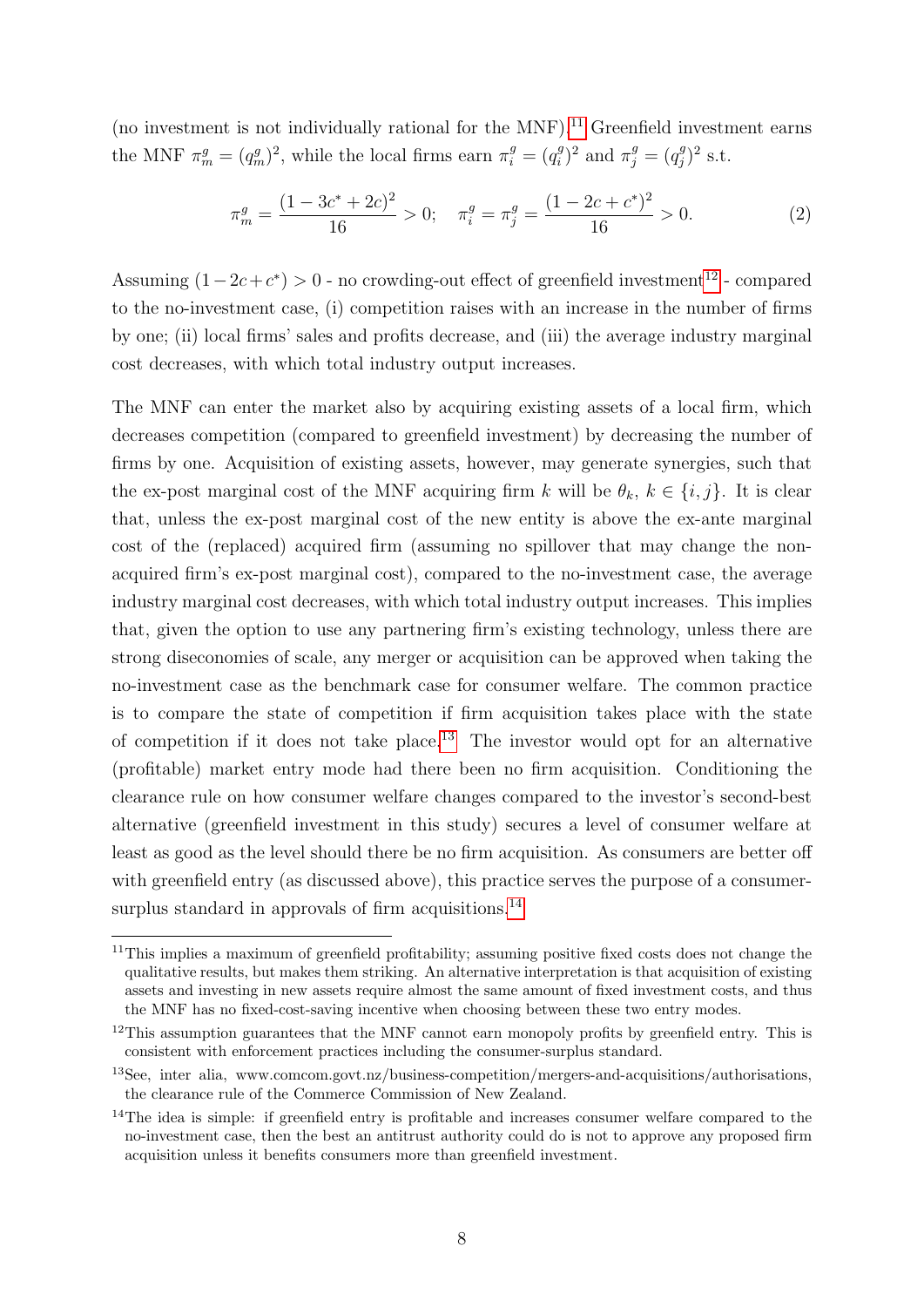The investor's acquisition of existing assets of a local firm leads to Cournot duopoly between the investor (the new entity) and the non-acquired local firm, the outcome of which is the new entity producing  $q^v = (1 - 2\theta_k + c)/3$  and the non-acquired local firm producing  $q_{-k}^e = (1 - 2c + \theta_k)/3$ , where  $k \in \{i, j\}$  represents the acquired local firm. A consumer-surplus standard in approvals of firm acquisitions can, thus, be summarized as

Condition 1 (Consumer-surplus standard) Any acquisition proposal of the investor should not decrease consumer welfare as compared to the level of consumer welfare that could be attained by the investor's greenfield entry.

Condition  $\overline{1}$  puts an upper bound to the ex-post marginal cost of the new entity such that  $\theta_k \in [0, (2c + 3c^* - 1)/4], k \in \{i, j\}$ , which is the necessary and the sufficient condition for  $Q^v \geq Q^g$ . Intuitively, Condition  $\overline{1}$  warrants that the negative effect of reduced competition (one rival less) on aggregate production should always be outweighed by the positive effect of increased competition caused by a more efficient new entity.

Firm profits when firm  $k \in \{i, j\}$  is acquired can be expressed as:

$$
\pi^v(\theta_k) = \frac{(1 - 2\theta_k + c)^2}{9} > 0; \quad \pi_{-k}^e(\theta_k) = \frac{(1 - 2c + \theta_k)^2}{9} > 0,
$$
\n(3)

where the net return from acquisition of existing assets of firm  $k \in \{i, j\}$  to the MNF is  $\pi_m^v(\theta_k) = \pi^v(\theta_k) - \pi_k^v$ , and to the acquired firm is  $\pi_k^v$ , that is, the acquisition price determined endogenously.

#### 2.1 Sequential Offers

The MNF has to choose between greenfield investment and acquisition of existing assets of a local firm. Figure  $\overline{1}$  depicts an extensive form game between the MNF and the local firms, where the MNF makes sequential offers to the local firms for potential firm acquisition. The game is solved for a subgame perfect Nash equilibrium (SPNE).

In the last subgame (on the left) starting with firm  $j$ 's decision node, the MNF offers firm *j* its rejection profit  $(\pi_i^g)$ <sup>g</sup>) - or rather, lim<sub>ε→0</sub> π<sup>g</sup><sub>j</sub> + ε - which will be accepted by firm *j*. Offering firm *j* its rejection profit if firm *i* has rejected the MNF's initial offer is individually rational for the MNF as  $\pi^v(\theta_j) - \pi_j^g \ge \pi_m^g$  for any  $\theta_j \in [0, (2c + 3c^* - 1)/4]$ . Therefore, if the MNF makes its initial offer to firm  $i$ , then this offer will be equal to firm *i*'s rejection profit  $\pi_i^e(\theta_j)$  - or rather,  $\lim_{\epsilon \to 0} \pi_i^e(\theta_j) + \epsilon$  - that is, the profit firm *i* would have earned by competing against the investor had the investor acquired firm  $j$ 's assets. Similarly, moving backwards from the last subgame (on the right) starting with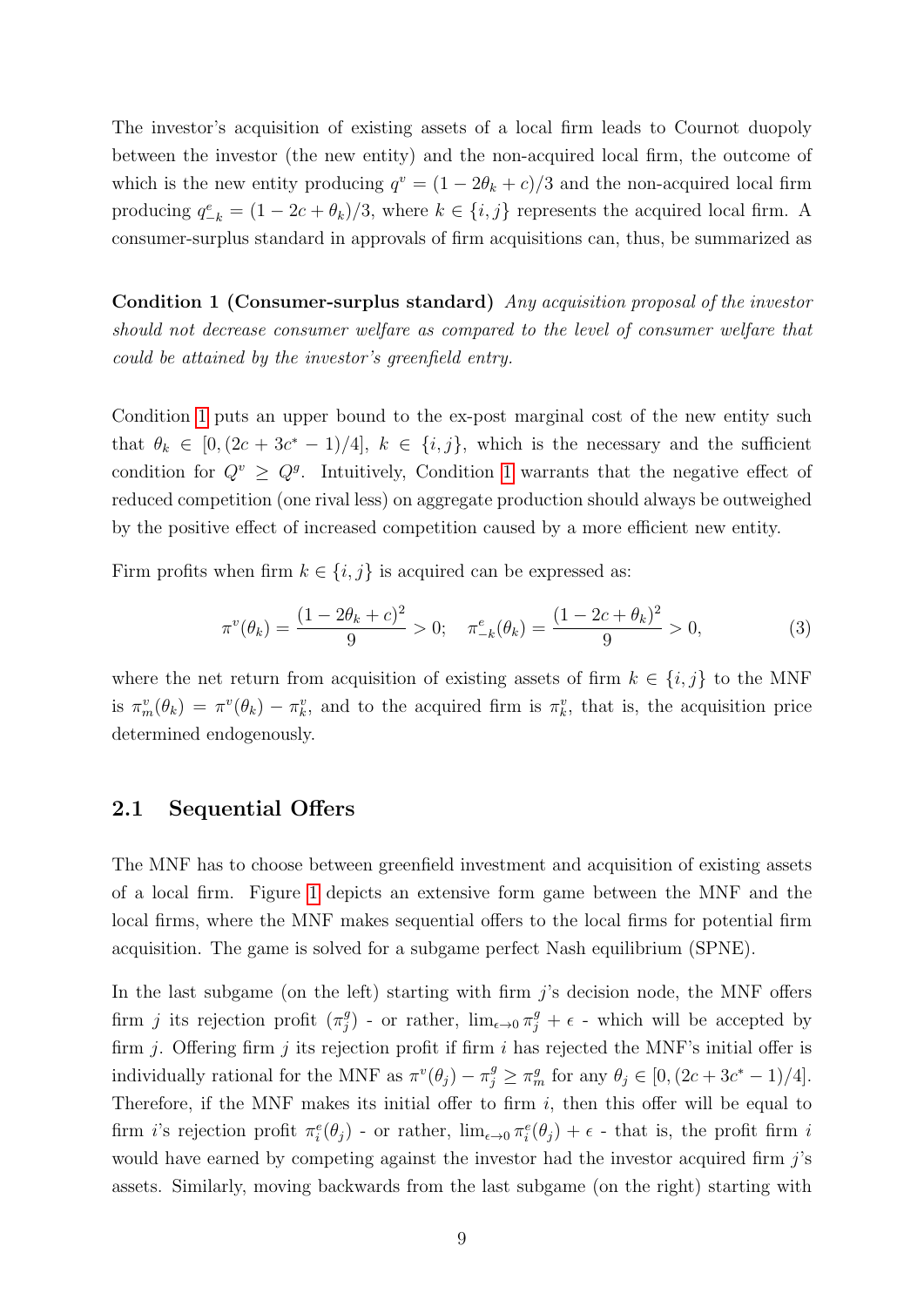

Figure 1 Sequential Offers

firm i's decision node, it can be shown that if the MNF makes its initial offer to firm j, then this offer will be equal to firm j's rejection profit  $\pi_j^e(\theta_i)$  - or rather,  $\lim_{\epsilon\to 0} \pi_j^e(\theta_i) + \epsilon$ - that is, the profit firm j would have earned by competing against the investor had the investor acquired firm  $i$ 's assets. Therefore, the MNF can acquire firm  $k$ 's assets simply by offering the firm its rejection profit  $\pi_k^e(\theta_{-k}), k \in \{i, j\}$ . Note that firm k's rejection profit would have been  $\pi_k^g$  $\frac{g}{k}$  had the MNF made a single offer to a single firm (rejection of which would lead to greenfield investment), which leads to

**Lemma 1 (Sequential vs exclusive offers)** Excluding a firm from negotiations (i.e., committing to make a single offer only to a single firm) increases the acquisition price  $(\pi_k^g \geq \pi_k^e(\theta_{-k})$  for any  $\theta_{-k} \in [0, (2c+3c^*-1)/4]$ ,  $k \in \{i, j\}$ , and thus is not individually rational, that is, the MNF can acquire the same firm's assets for a cheaper price.

With a consumer-surplus standard in merger approvals (Condition  $\vert \mathbf{1} \vert$ ) that puts an upper bound on the ex-post marginal cost of the new entity, the antitrust authority trades off an increase in consumer welfare with a negative impact of an approved firm acquisition on the non-acquired firm's production and profits. The investor can use this potential negative externality as a credible threat so as to decrease the acquisition price and to increase post-acquisition (net) profits, which implies a single offer to a single firm is not self enforcing, and thus the investor cannot credibly commit to exclude the other firm from negotiations.

Which local firm should the investor target and make the initial offer? Which entry mode is optimal for the MNF? If the MNF makes the initial offer to firm *i*, then it pays  $\pi_i^e(\theta_j)$ and acquires firm i's assets, and earns  $\pi^v(\theta_i) - \pi_i^e(\theta_j)$ . If, however, it makes the initial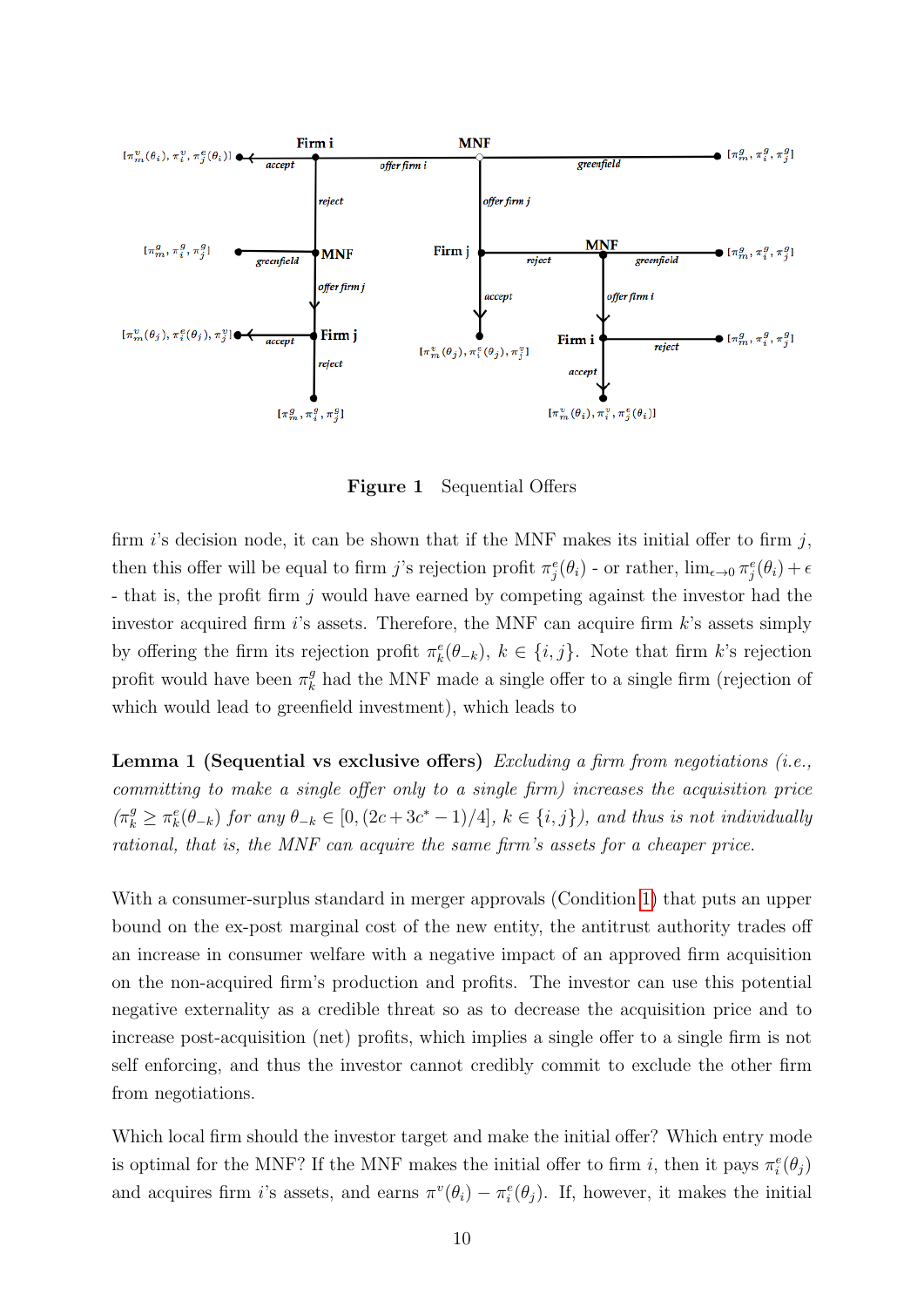offer to firm j, then it pays  $\pi_j^e(\theta_i)$  and acquires firm j's assets, and earns  $\pi^v(\theta_j) - \pi_j^e(\theta_i)$ . The equilibrium paths (excluding the MNF's initial decision on making an offer first to firm  $i$  or firm  $j$ , or undertaking greenfield investment) are depicted by arrow heads in Figure  $\boxed{1}$ . The MNF has to compare its payoffs to find out about the optimal entry mode. Without loss of generality, let firm i be the ex-post efficient firm such that  $\theta_i \leq \theta_j$ . It is clear from equation  $\sqrt{3}$  that the MNF has to pay more to acquire the ex-post efficient firm such that  $\pi_i^e(\theta_j) \geq \pi_j^e(\theta_i)$ . That said, the ex-post efficient firm, however, increases ex-post profits by more than the increase in the acquisition price leading to

Lemma 2 (Selection of the target) The investor makes the initial offer to the firm that reduces the ex-post marginal cost of the investor the most.

**Proof.** Comparing the MNF's payoffs shows that  $[\pi^v(\theta_i) - \pi_i^e(\theta_j)] \geq [\pi^v(\theta_j) - \pi_j^e(\theta_i)],$  $\forall \ \theta_k \in [0, (2c+3c^*-1)/4], k \in \{i, j\}, \text{ where } \theta_i \leq \theta_j.$ 

It is also straightforward to show that the MNF prefers acquiring a local firm's assets to greenfield investment, which leads to the unique SPNE of the game depicted in Figure  $\boxed{1}$ .

Proposition 1 (SPNE in pure strategies) The unique SPNE of the game in pure strategies is that the MNF makes the initial offer to the ex-post efficient firm  $k, k \in \{i, j\},\$ and this offer is accepted, which leads the MNF to acquire the ex-post efficient firm k and earn  $\pi_m^v = \pi^v(\theta_k) - \pi_k^e(\theta_{-k})$ , and leads the acquired and the non-acquired firms to earn, respectively,  $\pi_k^v = \pi_k^e(\theta_{-k})$  and  $\pi_{-k}^e(\theta_k)$ .

**Proof.** There is a clear ranking of the payoffs:  $[\pi^v(\theta_i) - \pi^e(\theta_j)] \geq [\pi^v(\theta_j) - \pi^e_j(\theta_i)] \geq \pi^g_m$ ,  $\forall \ \theta_k \in [0, (2c+3c^*-1)/4], k \in \{i, j\}, \text{ where } \theta_i \leq \theta_j.$ 

This result suggests that

Corollary 1 (Optimal entry mode via negotiations) Acquisition of existing assets of a local firm that fulfills the consumer-surplus standard given by Condition  $\overline{1}$  is also in the best interest of the investor as compared to greenfield entry.

As firm profits are strictly convex in firm output, an empirical prediction of these results can be that after controlling for country- and firm-specific factors that influence firms' choice between cross-border mergers & acquisitions and greenfield investment, in countries where a consumer-surplus standard in merger approvals is adopted, firm size is greater when entry is via acquisition of existing assets of a local firm than when it is by greenfield investment.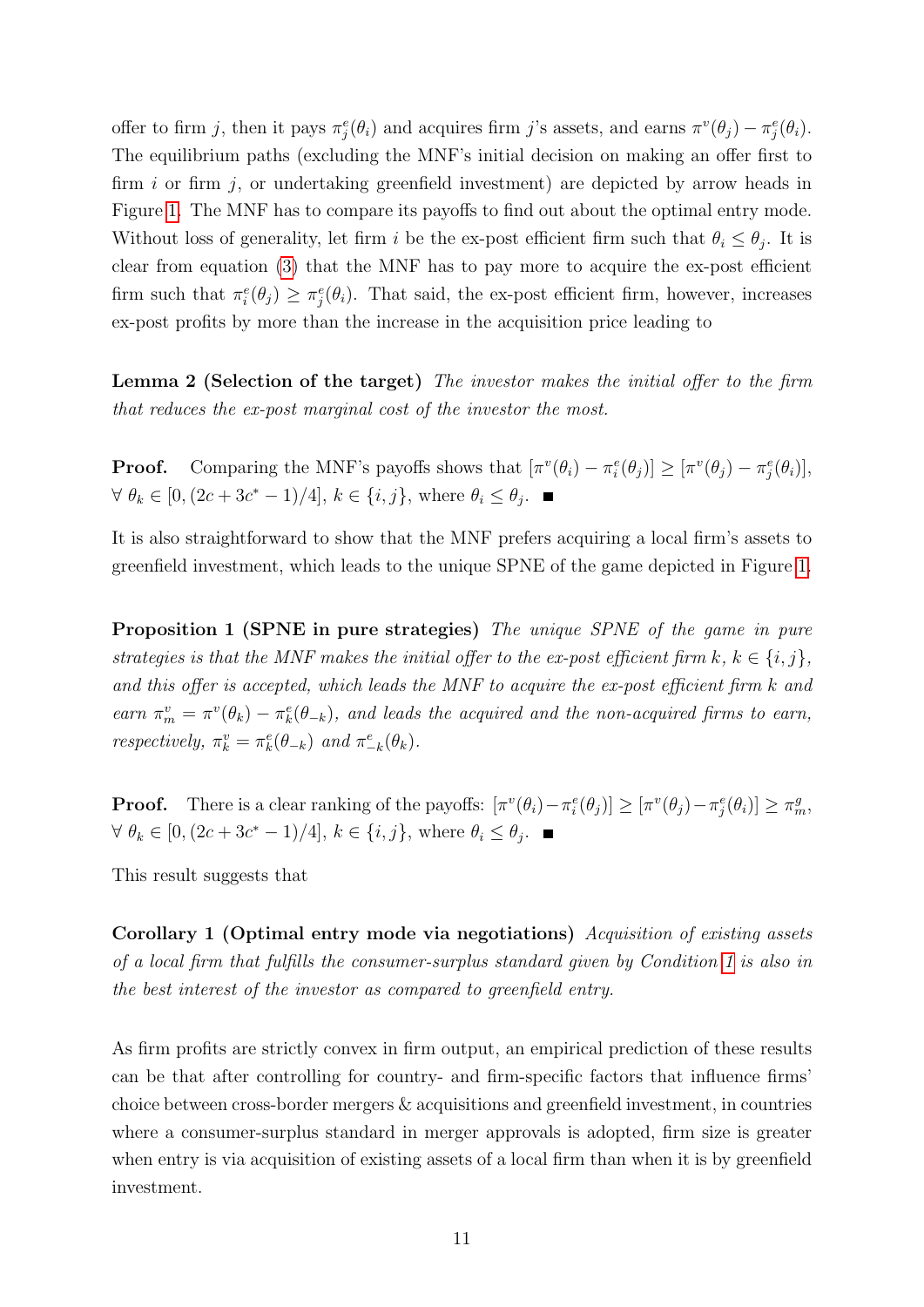### 2.2 Ascending Auctions

The MNF can make multiple offers simultaneously as an alternative to sequential offers. Multiple offers in this respect can be modeled as auctions. In this section, acquisition of existing assets of a local firm is modeled such that the MNF's (net) acquisition profit is determined by the local firms' bids in an open (reverse) ascending auction. That is, the investor (buyer) asks the local firms (sellers) to participate in an ascending auction and to quote prices that they would like to give to the investor as the investor's share from acquisition profits.<sup>15</sup> Given that there are only two firms, the specific mechanism is as follows. The price starts from low levels and increases continuously, while bidders keep pressing a button. At any price, any bidder can release the button and can drop out from the auction. Once one firm drops out, the other firm is declared to be the winner.<sup>[16]</sup> The investor acquires the winning firm's assets, and competes against the other firm in Cournot duopoly. Acquisition profits are shared between the investor and the acquired firm such that the price at which the firm has dropped out in the auction will be kept by the investor, and the rest will be paid to the winning firm as a compensation for its assets.

In the auction, firm k's willingness to pay to the MNF as the MNF's share from acquisition profits is given by

$$
v_k = \pi^v(\theta_k) - \pi_k^e(\theta_{-k}); \quad k \in \{i, j\},\tag{4}
$$

which represents the local firms' valuation of acquisition of their assets by the MNF. Their valuation depends on two effects:

- 1. The increase in profits compared to greenfield profits if the investor acquires firm  $k$ 's assets, that is,  $\pi^v(\theta_k) - \pi_k^g > 0$ ;  $\theta_k \in [0, (2c + 3c^* - 1)/4]$ ;  $k \in \{i, j\}$ .
- 2. The decrease in profits compared to greenfield profits if the investor acquires the other firm's assets, that is,  $\pi_k^e(\theta_{-k}) - \pi_k^g \leq 0$ ;  $\theta_{-k} \in [0, (2c + 3c^* - 1)/4]$ ;  $k \in \{i, j\}$ .

The second effect is the negative externality exerted on the non-acquired firm due to the consumer-surplus standard in approvals of acquisition of a firm's existing assets given by Condition  $\overline{1}$ . As discussed earlier, the negative externality exerted on the non-acquired firm increases with a decrease in the ex-post marginal cost of the new entity, while the gain from acquisition of assets by the MNF increases with a decrease in the ex-post

<sup>&</sup>lt;sup>15</sup>There are many formats by which this auction could be run. As the investor's revenues coincide for all formats, an ascending auction format is considered here; see Pagnozzi and Rosato (2016) for a slightly different version of an ascending auction employed in firm takeovers. In the case of incomplete cost information, for the ease of exposition, a second-price sealed-bid auction is considered.

<sup>&</sup>lt;sup>16</sup>If both firms drop out at the same price, then the investor randomly picks one firm.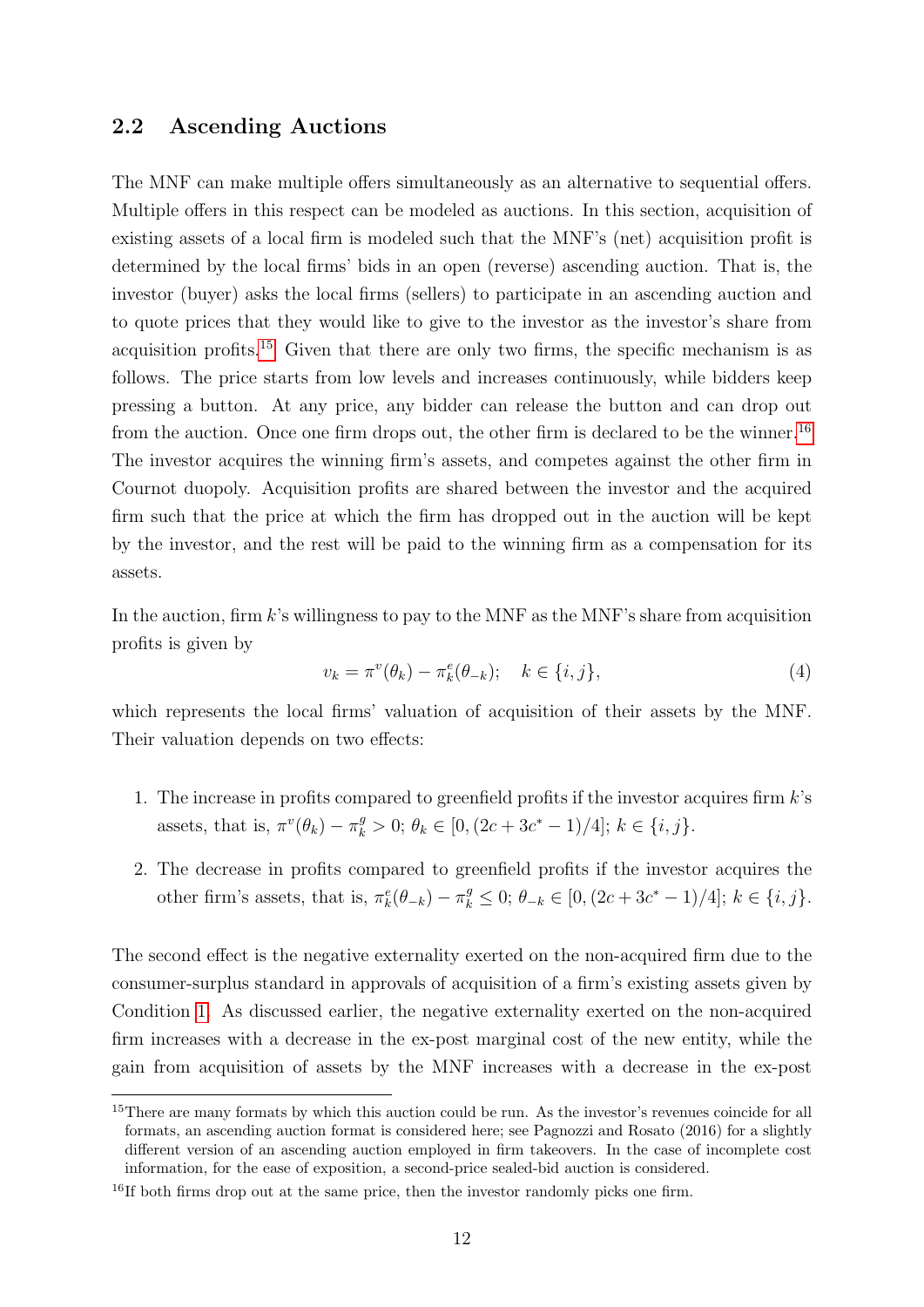marginal cost of the new entity. The proof of Proposition  $\overline{1}$  has already shown that (i) the local firms' valuations given by equation  $(4)$  are greater than the MNF's greenfield profits, which can be considered as the minimum acceptable (reservation) bid, that is, the MNF will not accept any lower price; and that (ii) the ex-post efficient local firm has a higher valuation than the other firm. For the ex-post efficient firm, it is easy to show that it is individually rational to participate in the auction. As for the firm with a lower valuation, however, a specific belief structure is warranted. The reason is that in this model with complete information, the firm with a lower valuation (the ex-post inefficient firm) is indifferent between participating and seriously bidding in the auction and not participating (or participating, but dropping out at zero price); in either case it can be argued that the ex-post inefficient firm would have to compete against the new entity. If, however, the ex-post inefficient firm believes there is some chance (though arbitrarily small) that the ex-post efficient firm may drop out before the price reaches its valuation, then not only participating (bidding seriously) in the auction is individually rational for both local firms, but also in a pure-strategy equilibrium, the firm with lower valuation will stay active in the auction until the price reaches its valuation. This leads to

**Lemma 3 (Equilibrium price in the auction)** In a pure-strategy equilibrium, (i) the (ex-post inefficient) firm with a lower valuation drops out once the price is equal to its valuation; (ii) the (ex-post efficient) firm with a higher valuation wins the auction at a price that is equal to the ex-post inefficient firm's valuation; and thus, (iii) the investor can acquire the ex-post efficient firm's assets and compete against the ex-post inefficient firm in Cournot duopoly, and can earn a share of acquisition profits equal to the ex-post inefficient firm's valuation, given by equation  $\mathcal{A}$ ).

**Proof.** Following Pagnozzi and Rosato (2016), let  $\epsilon$  be an arbitrarily small probability of the ex-post efficient firm dropping out before the price reaches the ex-post inefficient firm's valuation. In open ascending auctions, bidders, observing each other's decision on staying active, evaluate whether or not to stay active at every price that is announced. Given that the firms' valuations are common knowledge, each firm knows the maximum price, beyond which a firm will not stay active so as to secure non-negative surplus. The ex-post efficient firm (with a higher valuation than the other firm) participates in the auction and stays active so long as the rival firm is active. As for the firm with a lower valuation, given its belief that the ex-post efficient firm drops out at any price below its valuation with (an arbitrarily small) probability  $\epsilon$  (lim<sub> $\epsilon \to 0$ </sub>), participating in the auction is also individually rational, and it stays active until the price reaches its valuation as there is some chance (though arbitrarily small) that the ex-post efficient firm may drop out leading to a greater profit (see below) than the profit it can earn should it not participate in the auction or should it drop out at any price below its valuation.  $\blacksquare$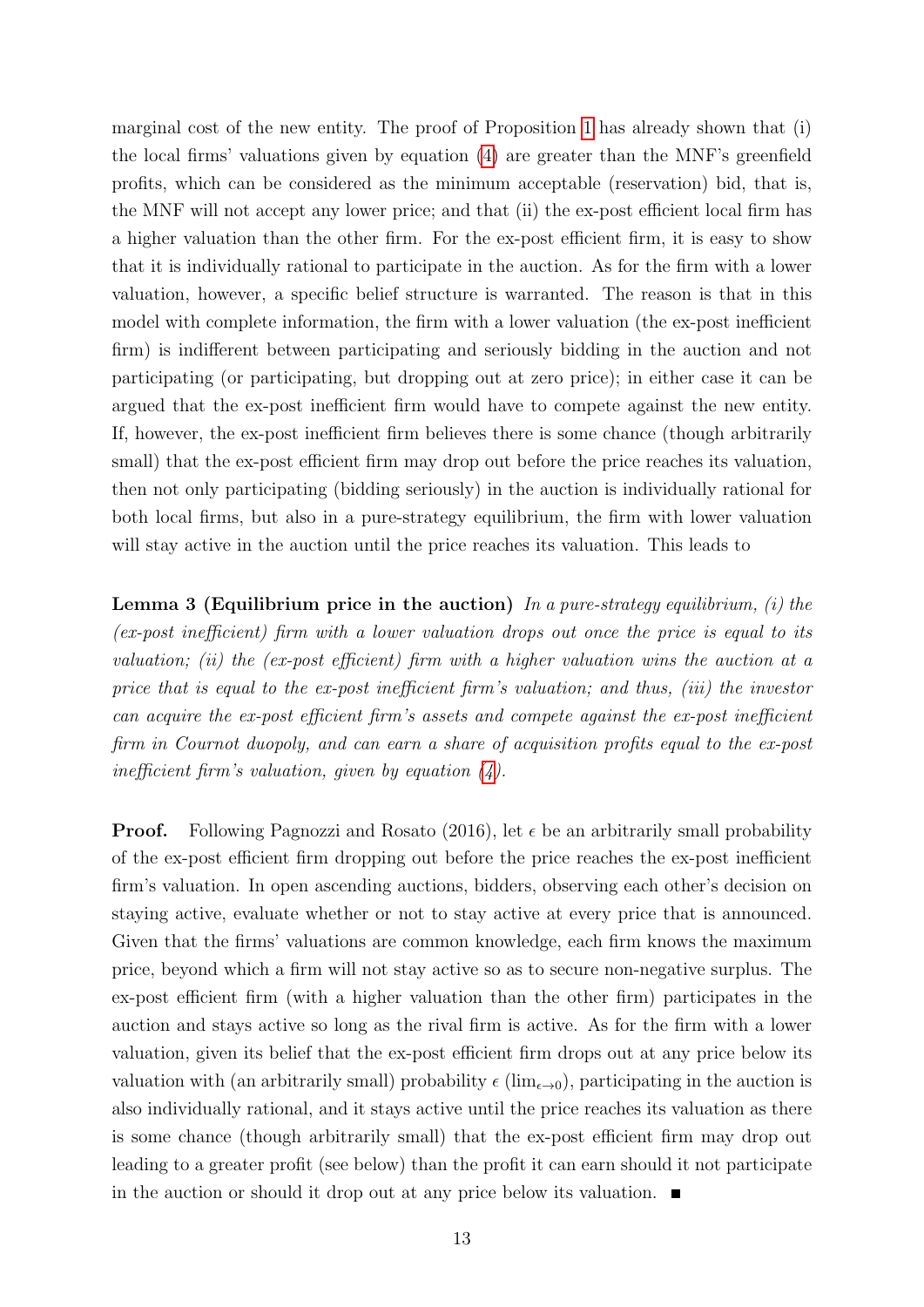Without loss of generality, let firm i be the ex-post efficient firm such that  $\theta_i \leq \theta_j$ . The investor acquires firm  $i$ 's assets and competes against firm  $j$  in Cournot duopoly. Firm j earns  $\pi_j^e(\theta_i)$ , while the acquisition profits are equal to  $\pi^v(\theta_i)$ , and are shared by the investor and firm i such that

- the investor will receive a share equal to the equilibrium price in the auction:  $\pi_m^v =$  $\pi^v(\theta_j) - \pi_j^e(\theta_i) \ge \pi_m^g$  for any  $\theta_k \in [0, (2c+3c^*-1)/4], k \in \{i, j\}$ , where  $\theta_i \le \theta_j$ , and
- firm i will keep the rest:  $\pi_i^v = \pi^v(\theta_i) [\pi^v(\theta_j) \pi_j^e(\theta_i)] \geq \pi_i^e(\theta_j)$ , for any  $\theta_k \in$  $[0,(2c+3c^*-1)/4], k \in \{i,j\}, \text{ where } \theta_i \leq \theta_j.$

This immediately leads to

Corollary 2 (Optimal entry mode via an auction) Acquisition of existing assets that fulfills the consumer-surplus standard given by Condition  $\boxed{1}$  - via an auction does not change the investor's optimal entry mode: firm acquisition is in the best interest of the investor as compared to greenfield entry.

Comparing the investor's and the local firms' profits in the auction with those from sequential offers (given by Proposition 1) leads to

Proposition 2 (Optimal acquisition mechanism) The investor prefers the method of sequential offers to an auction, whereas the sum of the local firms' profits are greater in the auction than in the case of sequential offers.

Proof. The investor's share from acquisition profits is bigger when the acquisition mechanism is to make local firms sequential offers than when it is an auction, that is,  $[\pi^v(\theta_i) - \pi_i^e(\theta_j)] \geq [\pi^v(\theta_j) - \pi_j^e(\theta_i)] \geq \pi_m^g$ ,  $\forall \theta_k \in [0, (2c + 3c^* - 1)/4]$ ,  $k \in \{i, j\}$ , where  $\theta_i \leq \theta_j$ . The non-acquired firm's profit is the same in both acquisition mechanisms as the investor acquires the ex-post efficient firm's assets in either case. The ex-post efficient firm, however, appropriates a share of gains from acquisition in the auction as the price it pays to the investor (the non-acquired firm's valuation) is below its valuation:  $\pi_i^v = \pi^v(\theta_i) - [\pi^v(\theta_j) - \pi_j^e(\theta_i)] \ge \pi_i^e(\theta_j)$ , for any  $\theta_k \in [0, (2c + 3c^* - 1)/4]$ ,  $k \in \{i, j\}$ , where  $\theta_i \leq \theta_j$ .

Proposition  $\overline{2}$  implies that although the investor prefers negotiations over an auction, a regulation authority may force the investor to acquire a local firm via an auction as (while consumer welfare is the same in both acquisition mechanisms) the sum of the local firms' profits (and thus aggregate welfare) are greater in the auction than in negotiations. To extend the discussions in this section to a general bargaining model, a generalized Nash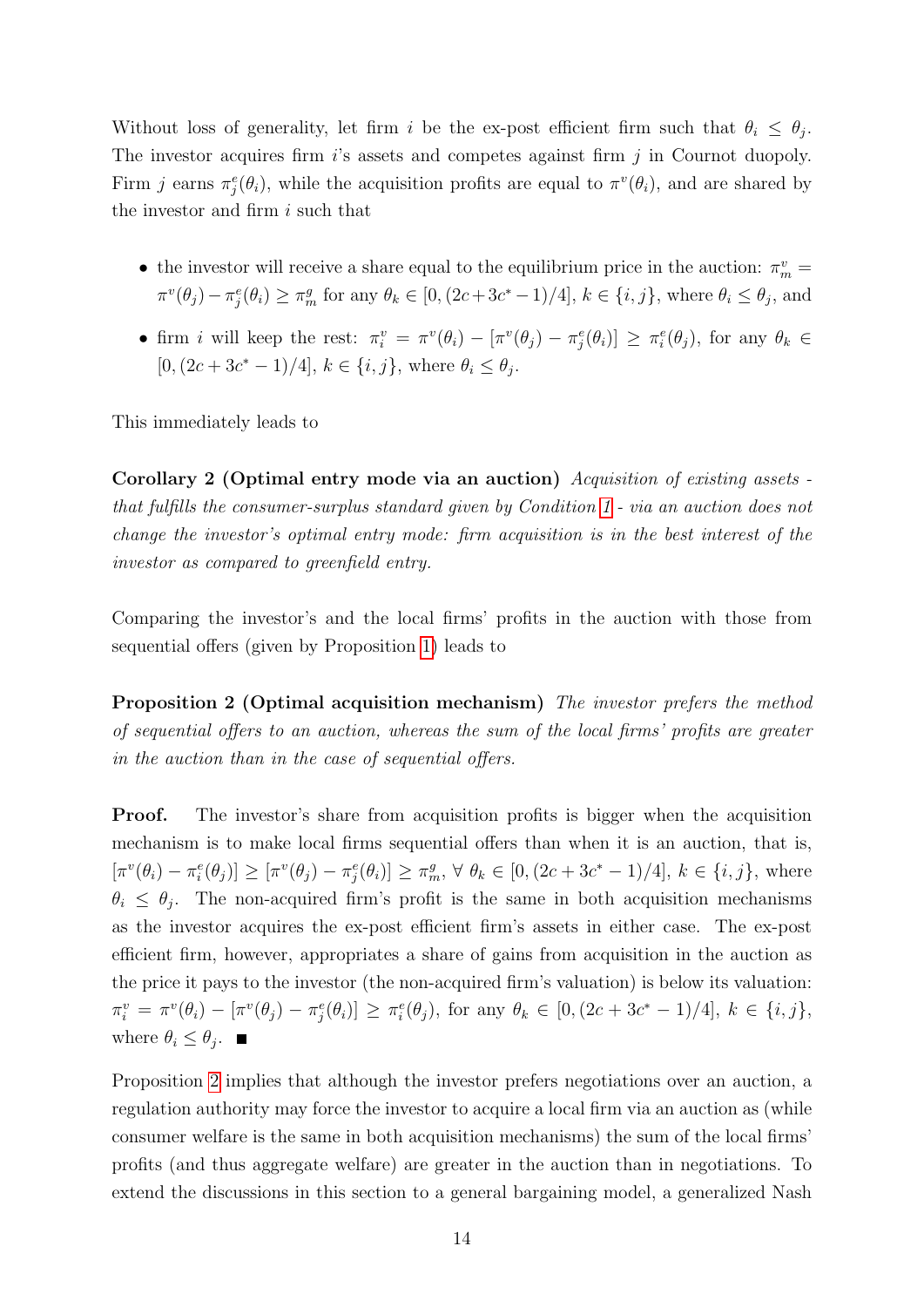bargaining solution concept is considered in Appendix  $\overline{A.1}$ . The results suggest that, depending on the MNF's and the local firms' bargaining power, and on their disagreement profits (threat points), (i) the MNF's profit can be the same as in sequential offers, or less than that in both negotiations and the auction; (ii) the acquired firm's profit can be the same as, or even more than that in sequential offers; and (iii) conditional on firm acquisition taking place, the non-acquired firm's profits will always stay the same as in any mechanism. That said, irrespective of the firms' bargaining power and disagreement profits, the MNF prefers acquiring the ex-post efficient firm's assets, which is at least as good as greenfield entry (strictly preferred to greenfield investment for non-zero values of the MNF's bargaining power) so long as firm acquisition fulfills Condition  $|1|$ .

# 3 Private Cost Information

This section extends the model to incomplete cost information. Suppose now that the ex-post marginal cost of the new entity (the acquired firm) is the local firm's private information. As is commonly used in the literature, the private information that each firm holds is referred to as its *type*, and thus the ex-post marginal cost of the new entity will be referred to as the local firm's type:  $\theta_k$ ,  $k \in \{i, j\}$ , represents firm k's type.<sup>[17]</sup> Each local firm knows the realization of the new entity's marginal cost if it is the local partner, but this is not known by the rival local firm or by the  $MNF<sup>[3]</sup>$  However, the distribution of  $\theta$  is common knowledge. To keep the extension of the model as simple as possible, the local firms' types  $\theta_k$ ,  $k \in \{i, j\}$ , are assumed to be independently and (identically) uniformly distributed over the interval  $[0, \bar{\theta}]$  where  $\bar{\theta}$  can take any value in the range  $0 < \bar{\theta} \le (2c + 3c^* - 1)/4$ , and measures the size of the support of the possible cost types.<sup>19</sup> The upper bound follows Condition  $\boxed{1}$ . The analysis in this section (and in the following section) is carried out for any value of  $\bar{\theta}$  in the relevant range (including the case that this measure is maximized for a consumer-surplus standard in merger approvals) so as to see the impact of this measure on firm behavior and on welfare.

<sup>&</sup>lt;sup>17</sup>Firm *i* is a good-type firm relative to firm *j* if  $\theta_i < \theta_j$ , or a bad-type firm if  $\theta_i > \theta_j$ .

<sup>18</sup>The new entity's marginal cost is the local firms' private information at the time of the auction, but will be revealed after the auction. This is merely a simplification as the MNF can easily find out each firm's type, simply by observing how much each firm offers in the auction, then by solving the problem backwards. In particular, with the revelation assumption, the optimal entry mode can be figured out without assigning any probabilities to the realization of firms' true types. If the firms' types were to remain private information even after the auction, there would have been Bayesian equilibria without further insights such that the firms would have determined their equilibrium production levels according to their beliefs about their opponent's type, and hence the equilibrium profit levels given by equation (3) would have changed to include such beliefs.

<sup>19</sup>An alternative interpretation could be that it measures ex-post firm heterogeneity. For a similar interpretation, see Koska et al. (2016a).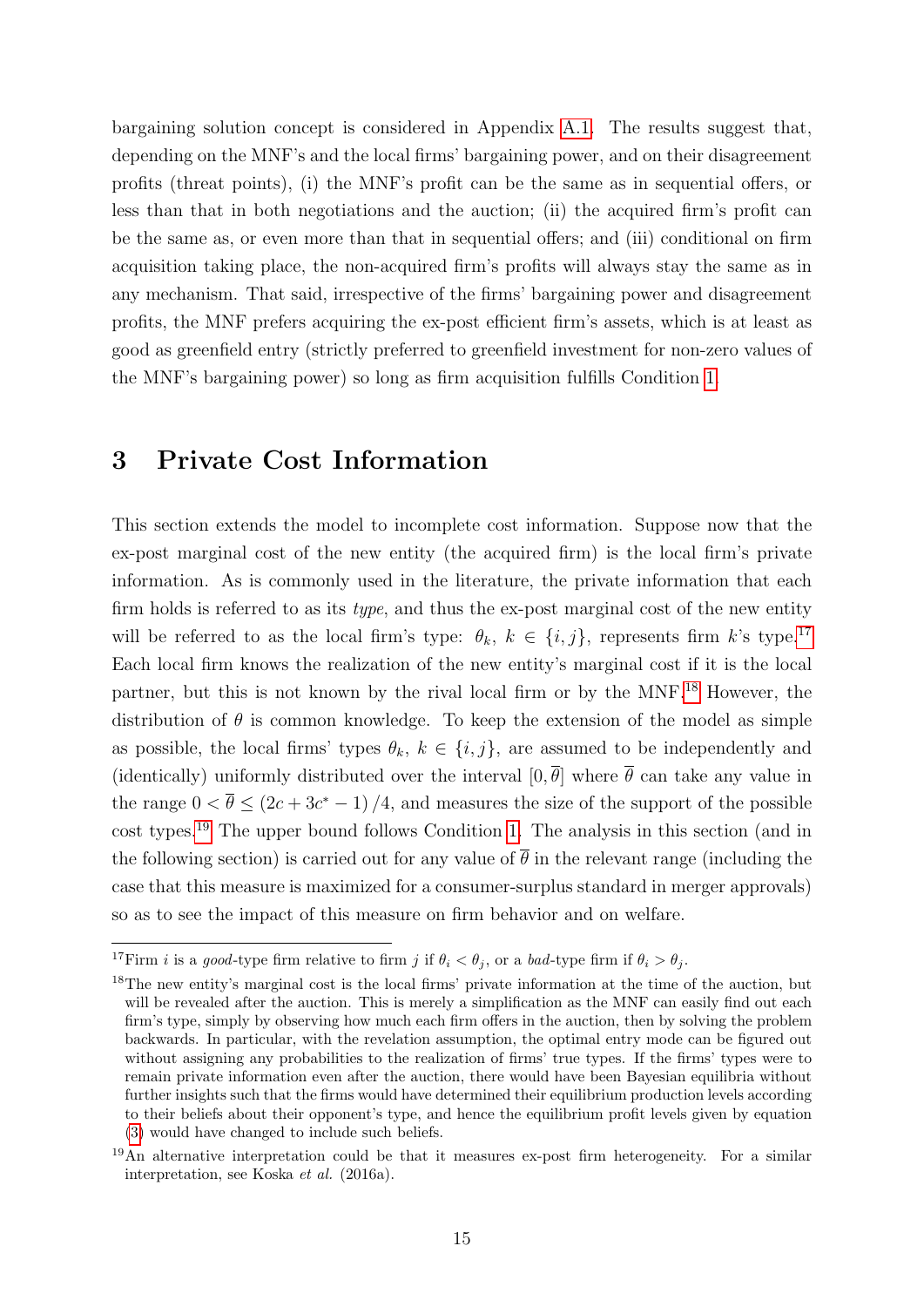In this section, firm acquisition is modeled such that the MNF's (net) acquisition profit is determined by the local firms' bids in a second-price, sealed-bid auction.<sup>20</sup> In a secondprice sealed-bid auction, each risk-neutral firm independently submits a single bid without observing the rival's bid. The investor acquires the existing assets of the firm making the highest bid, and earns the second-highest bid as its share from acquisition profits.<sup>[21]</sup> Similar to the valuations of the firms in the ascending auction under complete information, each local firm's bid represents its willingness to pay to the investor as the investor's share from acquisition profits, and thus, the investor will earn  $\pi_m^v$  equal to the runnerup's willingness to pay. The difference is that there is now incomplete cost information: firm k of type  $\theta_k$  has a valuation that is not only a function of its own type, but also a function of the rival firm's type (due to negative externality implied by the consumersurplus standard in merger approvals), which is the rival firm's private information; see equation (4) for the local firms' valuations.

Proposition 3 (Equilibrium bids & optimal entry) In a pure-strategy symmetric separating equilibrium, firm  $k \in \{i, j\}$  bids  $b_k(\theta_k) = [\pi^v(\theta_k) - \pi^e_k(\theta_{-k}) |_{\theta_{-k} \to \theta_k}] > \pi^g_m$ ,  $\forall \ \theta_k \in [0, \overline{\theta}], \ where \ 0 < \overline{\theta} \leq (2c + 3c^* - 1)/4 \ and \ b'_k(\theta_k) < 0.$ 

#### **Proof.** See Appendix  $|A.2|$

Firm acquisition that fulfills the consumer-surplus standard in merger approvals (given by Condition  $\vert \mathbf{1} \vert$  is better than greenfield entry, even when private targets know more about potential gains from firm acquisition.<sup>22</sup> Holding an auction leads the MNF to avoid the lemon's problem such that it always picks a relatively efficient firm. The reason is that a firm's optimal bid is negatively related to its own type. The more productive the partnership, the smaller the size of  $\theta_k$ ,  $k \in \{i, j\}$ , the higher the local firm's bid. Therefore, the MNF can pick a good-type firm via the auction because the winner will be the firm making the highest bid, that is, the firm making the partnership most productive.

<sup>&</sup>lt;sup>20</sup>In terms of the firms' bidding strategies with independent private values, a second-price auction is equivalent to an ascending auction, while a first-price auction is equivalent to a descending auction. That said, the Revenue Equivalence Theorem suggests that if the bidders are risk-neutral and if they have privately known values independently and identically drawn from a common and strictly increasing distribution, any symmetric equilibrium of any standard auction, in which the expected payment of the bidder with the lowest value is zero and the bidder with the highest value wins, yields the same expected revenue for the seller; see Krishna (2002).

<sup>&</sup>lt;sup>21</sup>If the firms bid the same price, then the MNF randomly chooses the firm to acquire. The acquisition profits are determined after the auction is over, and after the MNF and the non-acquired firm competes against each other in Cournot duopoly. Once the Cournot profits are realized, the investor and the acquired firm share the acquisition profits according to the outcome of the auction.

 $^{22}$ Raff *et al.* (2009b), considering a model in which a local firm's private information is its potentially valuable assets, and Qiu and Zhou (2006), considering a model in which local firms know more about local demand, find a similar result. Raff *et al.* (2009b) also show that this prediction is consistent with the ownership choices of Japanese multinationals.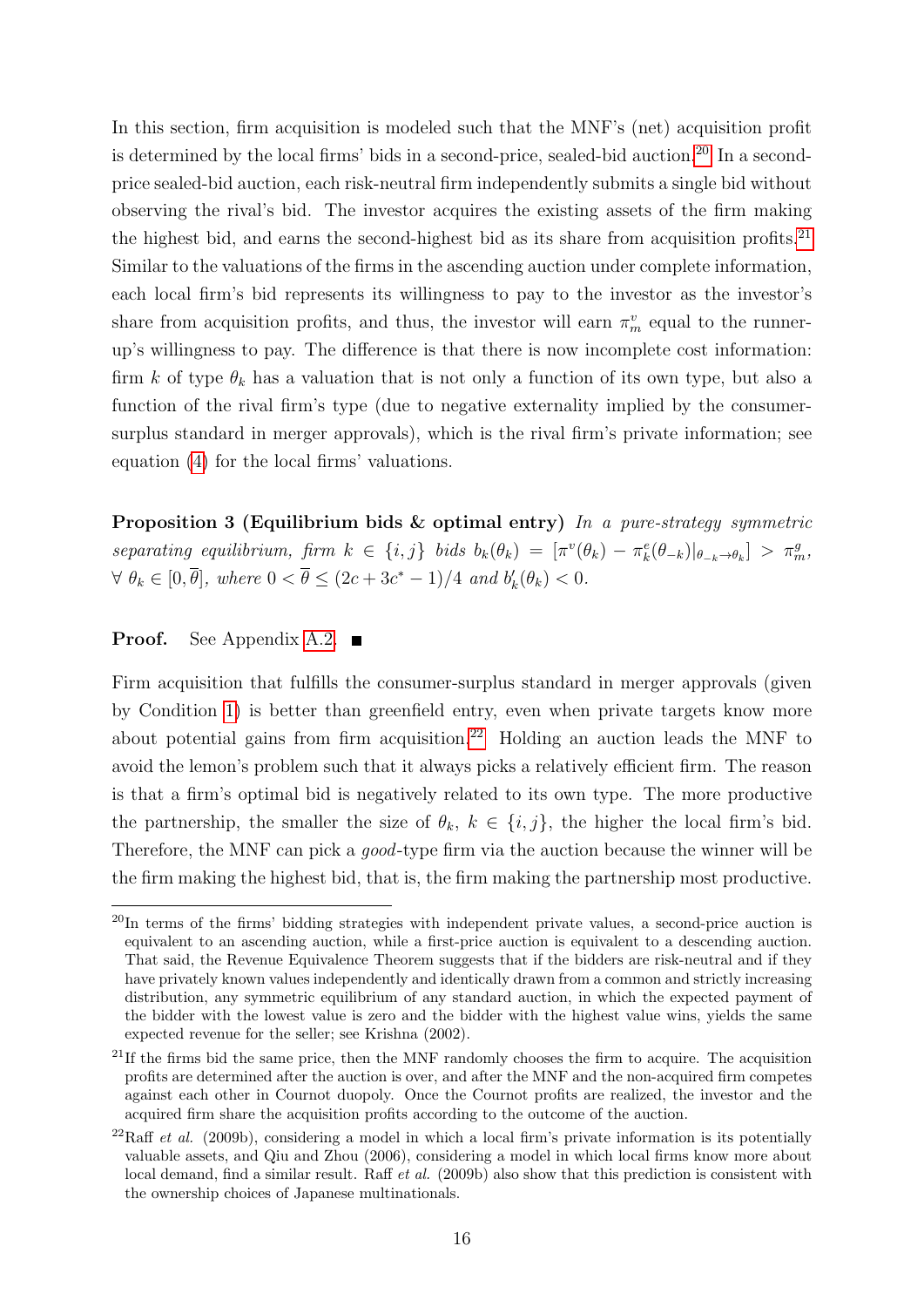Without loss of generality, let firm i be the ex-post efficient firm such that  $\theta_i \leq \theta_j$ . Then, the investor acquires firm  $i$ 's assets and competes against firm  $j$  in Cournot duopoly. Firm j earns  $\pi_j^e(\theta_i)$ , while the acquisition profits are equal to  $\pi^v(\theta_i)$ , and are shared by the investor and firm i such that

- $\bullet$  the investor will receive a share equal to the firm  $j$ 's bid in the second-price auction:  $\pi_m^v = \pi^v(\theta_j) - \pi_j^e(\theta_i)|_{\theta_i \to \theta_j} \geq \pi_m^g$  for any  $\theta_k \in [0, (2c + 3c^* - 1)/4], k \in \{i, j\}$ , where  $\pi_j^e(\theta_i)|_{\theta_i \to \theta_j} \equiv \pi_i^e(\theta_j) \geq \pi_j^e(\theta_i)$ , as can be seen from equation  $\boxed{3}$ , and  $\theta_i \leq \theta_j$ ;
- firm *i* will keep the rest:  $\pi_i^v = \pi^v(\theta_i) [\pi^v(\theta_j) \pi_j^e(\theta_i)|_{\theta_i \to \theta_j}] \geq \pi_i^e(\theta_j)$ , for any  $\theta_i \leq \theta_j$ , where  $\pi^v(\theta_j) - \pi_j^e(\theta_i)|_{\theta_i \to \theta_j} \leq \pi^v(\theta_j) - \pi_j^e(\theta_i)$  as  $\pi_j^e(\theta_i)|_{\theta_i \to \theta_j} \equiv \pi_i^e(\theta_j) \geq \pi_j^e(\theta_i)$ .

This immediately leads to

Proposition 4 (Gains from information asymmetries) From an ex-post perspective, the (ex-post) efficient firm appropriates a bigger share from acquisition gains (thus the investor receives a smaller share than that in the case of symmetric cost information) when potential gains from firm acquisition are the local firms' private information than when such gains are common knowledge.

This result and the preceding ones suggest that the investor prefers to be well informed on the potential gains from firm acquisition, and if applicable, to acquire a firm's assets through negotiations, whereas the local firms (especially the ex-post efficient firm) prefer an auction method, and have an incentive to generate some private information on the acquisition gains as this will lead both firms to bid less for firm acquisition so as to avoid the winner's curse (so as to avoid an undesirable outcome of paying unnecessarily more due to information asymmetries). One way to generate such private information could be to engage in R&D activities. This indicates that a consumer-surplus standard in merger approvals may have important implications also on local R&D activities (as the outcome would be uncertain), which may be considered another empirical prediction of the model that has to be qualified. $\sqrt{23}$ 

<sup>&</sup>lt;sup>23</sup>The model can easily be extended so as to include firms' R&D activities that generate uncertainty about a firm's marginal cost in the minds of the rival firms. In such a model, one can show firms put more effort in R&D not only to avoid a possible negative externality exerted by a rival's takeover, but also to appropriate even a bigger share from acquisition gains.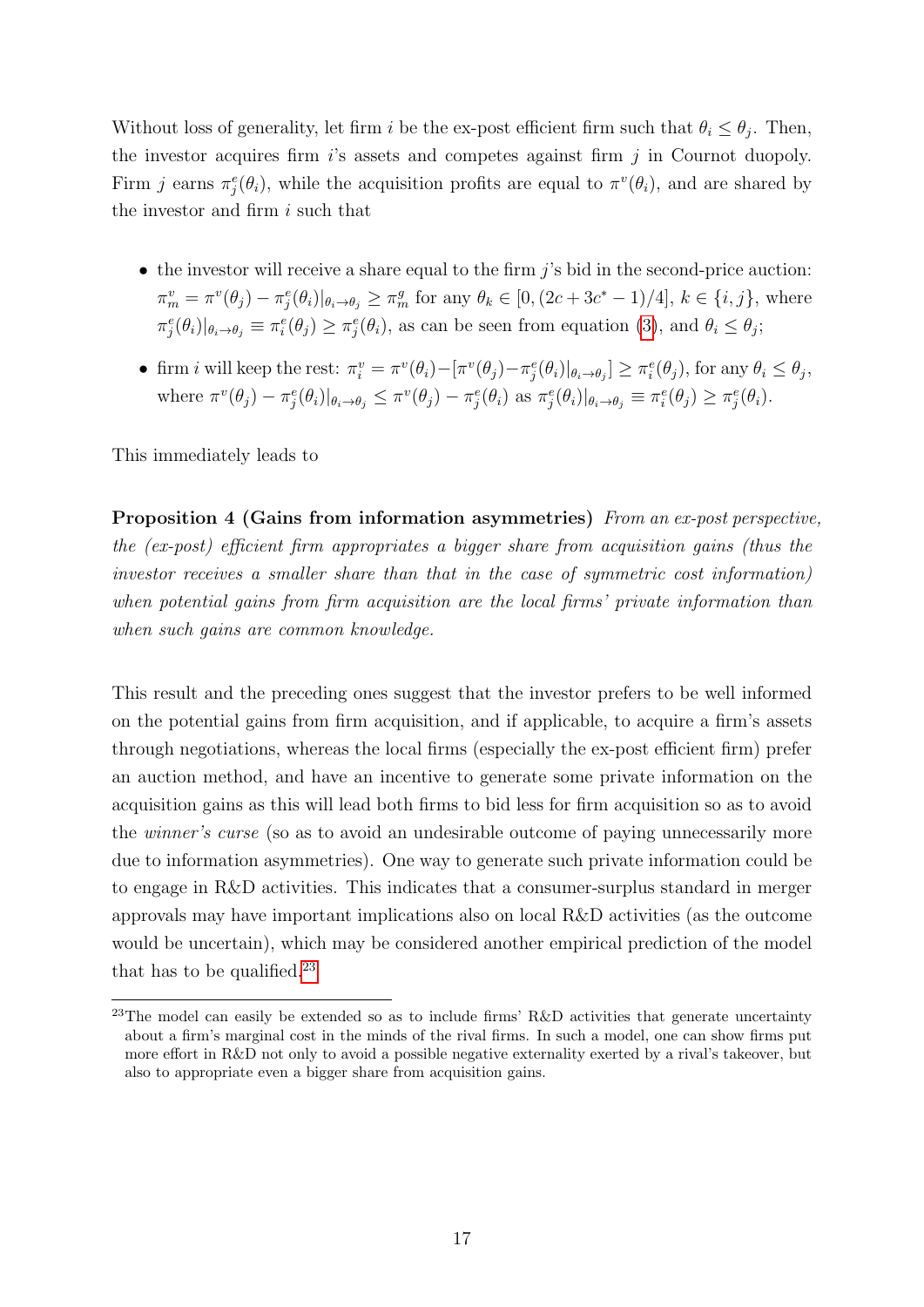### 4 Welfare Implications

In this section, welfare ramifications of a consumer-surplus standard in approvals of firm acquisitions are scrutinized. Local welfare is defined as the sum of consumer welfare and total profits of the domestic firms (equation  $(A.5)$ ), Appendix  $(A.3)$ . Let  $W^a(c)$  and  $W<sup>g</sup>(c, c<sup>*</sup>)$  denote local welfare, respectively, when there is no foreign investment in the host country and when the MNF invests in new assets. Also denote by  $W_a^g$  the welfare change relative to the no-investment case when the MNF undertakes greenfield investment. It is straightforward to show that (see Appendix  $A.3$  for details)

Lemma 4 (Greenfield FDI & welfare) Compared to the no-investment case, local welfare improves with greenfield entry ( $W_a^g > 0$ ) if the MNF is sufficiently productive  $vis-\hat{a}-vis$  the local firms.

Local competition increases with greenfield investment because a more productive firm enters the market and increases the number of firms, which increases production and decreases the market price, and thus increases consumer welfare. The more productive the foreign firm - the smaller is  $c^*$  - the more the increase in consumer welfare. Although the local firms' profits decrease with the investor's greenfield entry, consumer welfare increases by more than the decrease in local firms' profits, especially when the industry's average marginal cost decreases sufficiently with greenfield entry.

From an ex-ante perspective, the antitrust authority has to form expectations over local welfare when the MNF enters the host country by acquiring a local firm's assets, denoted  $W^v$ , as the ex-post marginal cost of the acquired firm is private information. Let  $E_{\theta}[W^v]$ denote the expected value of  $W^v$ , which is a function of  $\overline{\theta}$ , as  $\theta_k$ ,  $k \in \{i, j\}$ , is distributed over support  $[0, \overline{\theta}]$ . Computations show that the wider is the interval over which the ex-post marginal costs are distributed (the bigger is the size of  $\bar{\theta}$ ), the higher is local welfare with firm acquisition (see Appendix  $\overline{A.3}$  for details). The intuition is as follows. If the size of the support of the possible cost types is bigger, the ex-post marginal cost of the acquired firm is expected to be higher, with which the expected increase in aggregate production will be less, and thus the expected decrease in the market price will be less: consumer welfare is expected to increase less. Similarly, the expected gains from firm acquisition will be less, although the local firm is expected to increase its share from acquisition profits as the bids decrease by more than the decrease in expected acquisition profits. As for the non-acquired firm, the negative impact of firm acquisition is expected to be less severe. Denoting by  $E[W_a^v]$  the expected welfare change relative to the noinvestment case when the investor acquires a local firm's existing assets, it can be shown that (see Appendix  $A.3$  for details)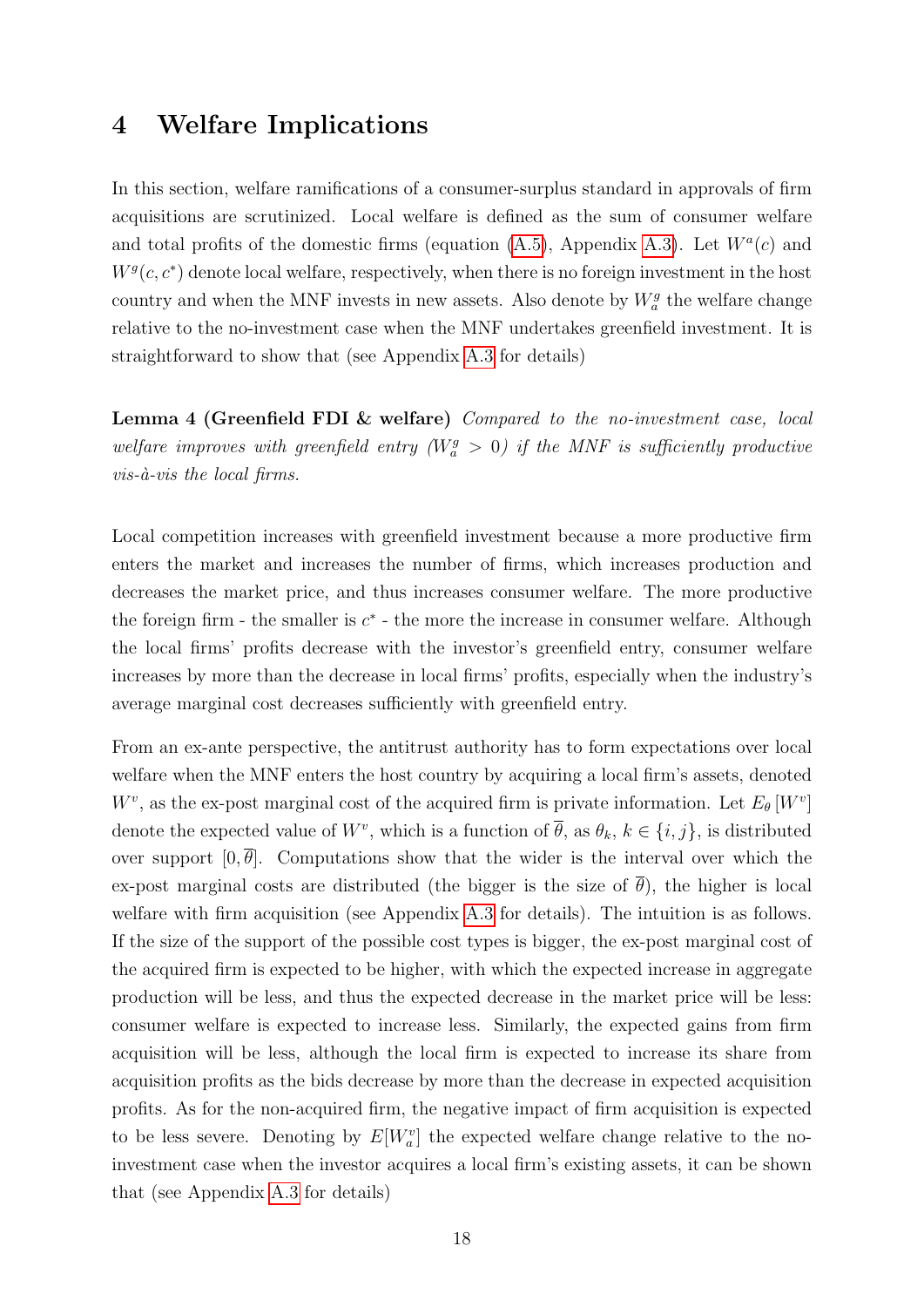Proposition 5 (Firm acquisition & welfare) Compared to the no-investment case, acquisition of a firm's assets is expected to improve welfare  $(E[W_a^v] > 0)$  if the local firms have, ex ante, sufficiently high marginal costs, or if the size of the support of the potential cost types is sufficiently large.

With which entry mode does local welfare improve more? Let  $E[W_g^v]$  denote the expected welfare change relative to greenfield investment when the investor enters the market by acquiring a local firm's assets. It is clear from Lemma  $\frac{1}{4}$  and Proposition  $\frac{1}{5}$  that both entry modes improve local welfare (relative to the no-investment case) when the MNF is sufficiently productive (relative to the local firms), and when the local firms have, ex ante, sufficiently high marginal costs. Also, Proposition 5 suggests that a sufficiently wide interval over which the ex-post marginal cost of the acquired firm is distributed plays an important role in the welfare implications of firm acquisition. It can be deduced that ex-ante cost asymmetry between the MNF and the local firms, or potential (ex-post) firm heterogeneity (as measured by the size of the support of the potential cost types) seems to be the key for welfare improvement. Appendix  $\overline{A \cdot 4}$  proves that

Proposition 6 (Welfare comparison) Compared to the no-investment case, when the degree of potential firm heterogeneity following the investor's market entry is sufficiently high, welfare improves with FDI, and does so more with firm acquisition subject to a consumer-surplus standard than with greenfield FDI.

Both greenfield entry and firm acquisition increase local competition relative to the noinvestment case. In the greenfield FDI case, a more productive firm enters the market and increases the number of firms, whereas in the case of firm acquisition, a more productive firm replaces a less productive firm. The average productivity in the industry increases, which increases aggregate production and decreases the market price, and thus consumer welfare increases with FDI. A consumer-surplus standard in approvals of acquisition of existing assets guarantees a size of consumer welfare with firm acquisition that is at least as big as one with greenfield FDI. Moreover, while greenfield entry decreases both firms' profits relative to the no-investment case, acquisition of existing assets decreases only the non-acquired firm's profits.

The following questions are important to understand the policy implications of the model. Under what parameter values of c,  $c^*$  and  $\overline{\theta}$ , if any, is it optimal for a regulation authority to overrule a consumer-surplus standard in approvals of acquisition of existing assets and to prohibit firm acquisition, while permitting greenfield entry? In which situations, if any, is it optimal for a regulation authority to ban foreign investment altogether? Figure  $\sqrt{2}$  uses the parameter constraints implied by the model and illustrates the policy implications,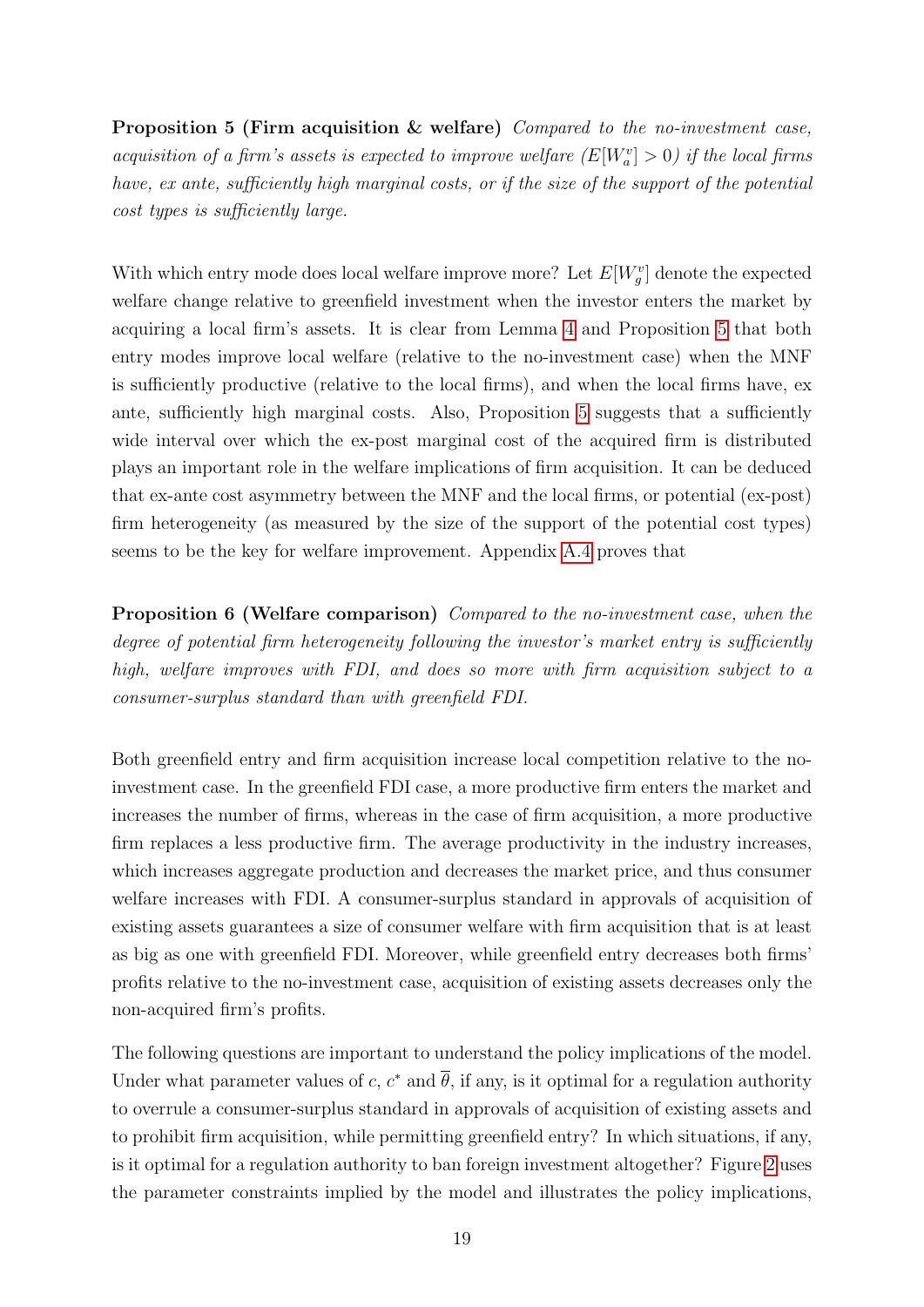simply by dividing the relevant area into four different regions. In Regions I, II and III,  $c^*$  >  $(26c - 11) / 15$ , and in Region IV,  $c^*$  <  $(26c - 11) / 15$ ; relative to the no-investment case, greenfield entry improves welfare only in Region IV (Lemma  $\overline{4}$  and Appendix  $\overline{A.3}$ ). Moreover, in Regions III and IV,  $c > 4/9$ ; relative to the no-investment case, firm acquisition improves welfare in these two regions, whereas in Region II, where  $c < 4/9$ , firm acquisition improves welfare if and only if  $\theta > \theta(c)$  (Proposition 5 and Appendix A.3. In Region I, where  $c < 4/9$  and  $\theta < \theta(c)$ , relative to the no-investment case, welfare deteriorates not only with greenfield entry, but also with firm acquisition.



Figure 2 Welfare implications.

Clearly, firm acquisition that fulfills the consumer-surplus standard is preferred not only by the investor, but also by the host country, especially in Regions III, and IV, as well as in Regions II insofar as the size of the support of the potential cost types is sufficiently large. In Regions II and III, however, a regulation authority may consider introducing restrictive measures on greenfield FDI as it deteriorates welfare. In Region I, however, a regulation authority may want to overrule a consumer-surplus standard and to introduce restrictive measures on both greenfield entry and firm acquisition. This is also the case in Region II if the size of the support of the potential cost types is not sufficiently large.

Corollary 3 (Policy implication) A consumer-surplus standard in approvals of firm acquisition aligns the nationally optimal entry mode to the investor's optimal entry mode, unless the local firms are fairly productive.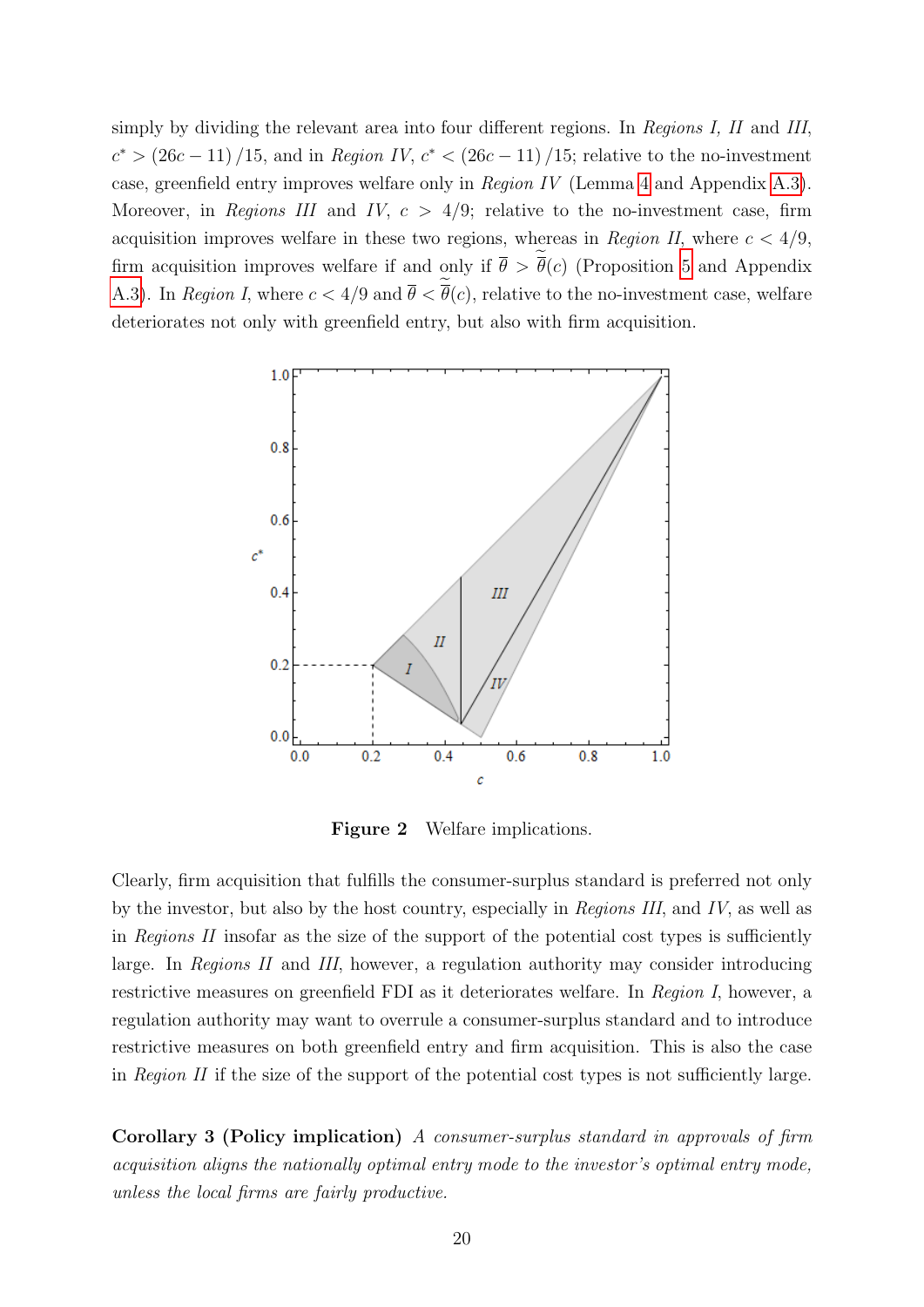It is not optimal for a regulation authority to prohibit firm acquisition, while permitting greenfield entry. On the contrary, for any permissible greenfield entry (Region IV in Figure  $\overline{2}$ , the model predicts that firm acquisition that fulfills the consumer-surplus standard in approvals of acquisition of a firm's existing assets is optimal not only for the investor, but also for the host country. This prediction is consistent with what UNCTAD (2000) has reported, that is, allowing for foreign ownership is mostly accompanied by permitting acquisition of firms' assets subject to some enforcement practices. $\sqrt{24}$ 

## 5 Concluding remarks

Firm acquisitions can be anti-competitive and can have detrimental effects on consumer welfare. To avoid anti-competitive outcomes of firm acquisitions, most countries follow enforcement practices and employ restrictive measures that can be best approximated by a consumer-surplus standard. This study has scrutinized the implications of a consumersurplus standard in approvals of firm acquisitions on a foreign investor's choice between greenfield investment and firm acquisition, on firm behavior, on the unilaterally (from the investor's perspective) and the nationally optimal acquisition mechanism (negotiations or auctions), on the nationally optimal market entry mode under both complete and incomplete (cost) information structures, and on welfare. The results have shown that any firm acquisition fulfilling the consumer-surplus standard is in the best interest of the investor, who prefers to be well informed on acquisition gains and prefers to acquire an ex-post efficient firm's assets via sequential offers. The ex-post efficient firm, however, appropriates a bigger share from acquisition gains in an auction, and prefers generating information asymmetries. Although a consumer-surplus standard in approvals of firm acquisitions does not guarantee an increase in aggregate welfare, it has been shown that aggregate welfare certainly improves with a larger scope for ex-post firm heterogeneity. In particular, a consumer-surplus standard in approvals of firm acquisitions aligns the nationally optimal entry mode to the investor's optimal entry mode and proves to be most beneficial especially in under-performing industries (in which local firms are fairly unproductive). The results also point to some important empirical predictions on postmarket-entry sorting by firm size and on local R&D activities that may be the outcome of a consumer-surplus standard in approvals of firm acquisition.

 $24$ For similar findings, see Norbäck and Persson (2005), and Markusen and Stähler (2011).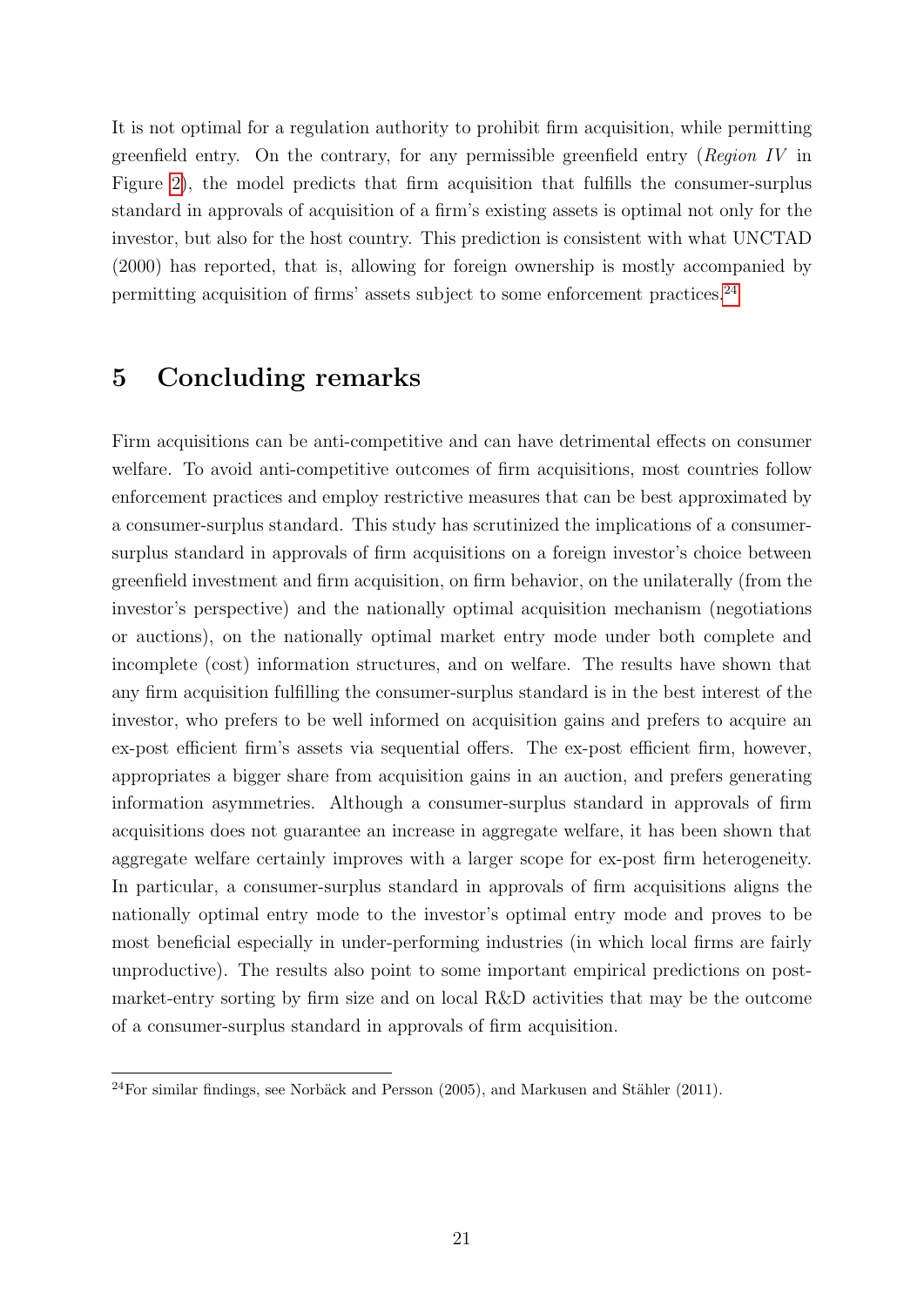## Appendix

### A.1 Generalized Nash Bargaining

Let  $\alpha$  and  $(1 - \alpha)$  be, respectively, the MNF's and firm k's,  $k \in \{i, j\}$ , bargaining power given exogenously, such that  $\alpha \in [0, 1]$ . Note that  $\alpha = 1/2$  corresponds to the randomproposer case: each firm can make a take-it-or-leave-it-offer with equal probabilities. Denote the MNF's and firm k's disagreement profits (threat points), respectively, by  $\pi_m^d$ and  $\pi_k^d$ ,  $k \in \{i, j\}$ . If the firms agree on the terms, the MNF acquires firm k's assets and competes against the other firm in Cournot dupoly, in which case the acquisition profit is  $\pi^v(\theta_k)$ , and the non-acquired firm earns  $\pi^e_{-k}(\theta_k)$ ,  $k \in \{i, j\}$ . The MNF's share from acquisition profits is  $\gamma \pi^v(\theta_k)$ , while firm k earns  $(1 - \gamma) \pi^v(\theta_k)$ , where  $\gamma \in [0, 1]$ . Each firm tries to maximize its share, such that the MNF tries to maximize the Nash product  $[\gamma \pi^v(\theta_k) - \pi_m^d]$ <sup> $\alpha$ </sup> $[(1 - \gamma) \pi^v(\theta_k) - \pi_k^d]^{(1-\alpha)}$  with respect to  $\gamma$ , the solution to which leads to  $\gamma \pi^v(\theta_k) = \alpha[\pi^v(\theta_k) - \pi_k^d - \pi_m^d] + \pi_m^d$ . Similarly, the local firm earns a share equal to  $(1 - \gamma)\pi^v(\theta_k) = (1 - \alpha)[\pi^v(\theta_k) - \pi_k^d - \pi_m^d] + \pi_k^d$ . The first term on the RHS, which is positive given Condition  $\overline{1}$ , is the gain from acquisition, that is, the increase in the sum of firm profits (when the two firms opt for their outside options) with firm acquisition; and the second term is the firm's outside profits. Depending on each firm's exogenously given bargaining power, each firm shares the gains from acquisition in addition to receiving (at least) their outside profits. It is clear that if the MNF has full bargaining power such that  $\alpha = 1$ , then the MNF's acquisition profit will turn out to be  $\pi^v(\theta_k) - \pi_k^d$ . Depending on the local firm's disagreement profit  $\pi_k^d \in \{\pi_k^e(\theta_{-k}), \pi_k^g\}$  $_{k}^{g}$ , where  $\pi_{k}^{e}(\theta_{-k}) \leq \pi_{k}^{g}$  $\frac{g}{k}$  for any  $\theta_{-k} \in [0, (2c+3c^*-1)/4]$ ;  $k \in \{i, j\}$ , the MNF's acquisition profit can be the same as in sequential offers (the upper bound of its profits), or the same as in exclusive (bilateral) negotiations (given that the MNF's outside option is either to acquire the other firm, or to undertake greenfield investment). Full bargaining power for the investor implies no bargaining power for the local firm, in which case the local firm will earn its outside profit  $\pi_k^d \in \{\pi_k^e(\theta_{-k}), \pi_k^g\}$  $_{k}^{g}$ . If, however, the MNF has no bargaining power such that  $\alpha = 0$ , then the MNF will earn its outside profit  $\pi_m^d$  (the lower bound of its profits). When the threat point is greenfield entry such that  $\pi_m^d = \pi_m^g$ , and when the local firm has full bargaining power, then its share from acquisition profits will be  $\pi^v(\theta_k) - \pi_m^g$ .

### A.2 Proof of Proposition 3

The proof follows from Jehiel and Moldovanu (2000). Firm k's valuation,  $k \in \{i, j\}$ , as in equation  $(4)$ , includes two effects: (1) an increase in profits compared to greenfield profits when firm  $k$ 's assets are acquired by the investor; and  $(2)$  a decrease in profits compared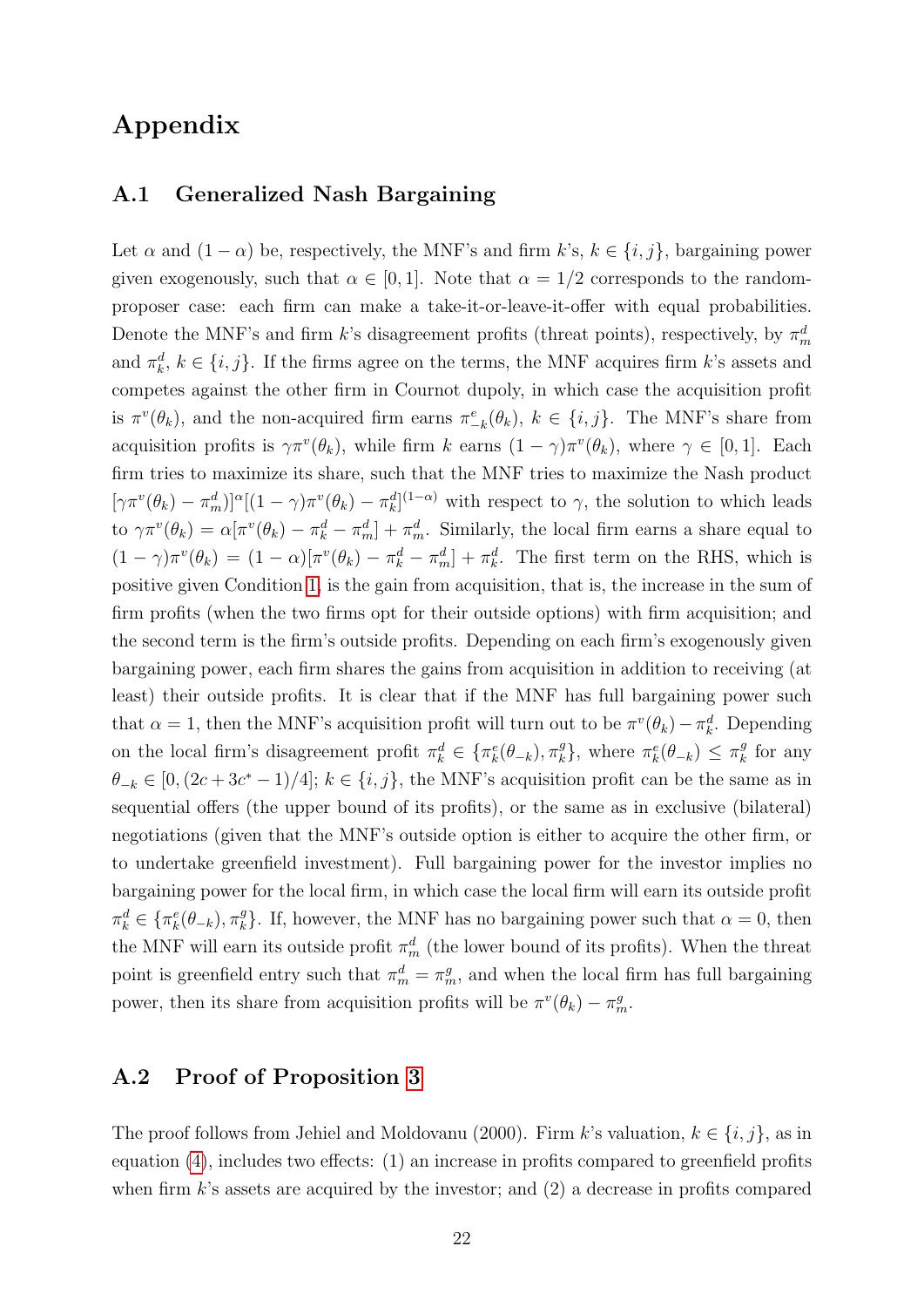to greenfield profits when the other firm is acquired. Let  $\omega_k(\theta_k) = \pi^v(\theta_k) - \pi^g_k > 0$  denote the first effect, where  $\pi_k^g$  $\frac{g}{k}$  and  $\pi^v(\theta_k)$  are given by equations  $(2)$  and  $(3)$ , respectively:

$$
\omega_k(\theta_k) = \left(\frac{1 - 2\theta_k + c}{3}\right)^2 - \left(\frac{1 - 2c + c^*}{4}\right)^2.
$$
\n(A.1)

When firm  $k$ 's assets are acquired, the non-acquired firm's loss compared to the greenfield case can be written as  $\pi_{-k}^e(\theta_k) - \pi_{-k}^g \leq 0, k \in \{i, j\}$ , where  $\pi_k^g$  $k^g$  and  $\pi_{-k}^e(\theta_k)$  are given by equations  $(2)$  and  $(3)$ , respectively, such that

$$
\pi_{-k}^{e}(\theta_k) - \pi_{-k}^{g} = \left(\frac{1 - 2c + \theta_k}{3}\right)^2 - \left(\frac{1 - 2c + c^*}{4}\right)^2.
$$
 (A.2)

By re-arranging equation  $(A.1)$  as a function of the gains from firm acquisition, such that

$$
\theta_k = \frac{1}{2} \left( 1 + c - 3 \sqrt{\left( \frac{1 - 2c + c^*}{4} \right)^2 + \omega_k} \right),
$$

and by substituting it into equation  $(A.2)$ , the non-acquired firm's loss can be re-written as a function of the gains from firm acquisition, such that  $\pi_{-k}^e(\theta_k) - \pi_{-k}^g = h_{-k}(\omega_k) \in \mathbb{R}_{\leq 0}$ , where  $|h|' > 0$  (the non-acquired firm's loss increases with an increase in the gains from firm acquisition). Given  $\theta_k \in [0, \overline{\theta}]$ , it is straightforward to show that  $\omega_k \in [\underline{\omega}, \overline{\omega}]$ , where  $\underline{\omega}$ and  $\overline{\omega}$  can be computed by replacing for  $\theta_k$ , respectively,  $\overline{\theta}$  and 0 in equation (A.1). Note that the non-acquired firm does not observe  $\omega_k$  (as this is the acquired firm's private information) when bidding in the auction. Firms' valuations are determined by their beliefs. If, for example, firm  $k \in \{i, j\}$  believes that there is no chance that the investor will acquire the other firm's assets, then its valuation will be equivalent to  $\omega_k = \pi^v(\theta_k) - \pi^g_k$ k (i.e., zero probability mass on the second effect). If, however, it believes that the investor certainly will acquire the other firm's assets should firm  $k$  fail to win the auction, then firm k's valuation will be equivalent to  $v_k \equiv H_k(\omega_k, \omega_{-k}) = \omega_k - E[h_k(\omega_{-k})], k \in \{i, j\}.$ In what follows, a symmetric fully-separating equilibrium in monotonically increasing (pure) bidding strategies is considered, such that in equilibrium, the firms bid according to their valuations; the bidding strategies of the firms are optimal given their beliefs; and their beliefs are consistent with their bidding strategies.

Suppose, first, that there exists a monotonically increasing and a differentiable bidding strategy  $\gamma(\omega_j)$  according to which firm j bids, such that  $b_j = \gamma(\omega_j)$ . Given firm j's bidding strategy, firm i's maximization problem can be written as

$$
\max_{\{b_i\}} \int_{\underline{\omega}}^{\gamma^{-1}(b_i)} (\omega_i - \gamma(\omega_j)) f(\omega_j) d\omega_j + \int_{\gamma^{-1}(b_i)}^{\overline{\omega}} h_i(\omega_j) f(\omega_j) d\omega_j, \tag{A.3}
$$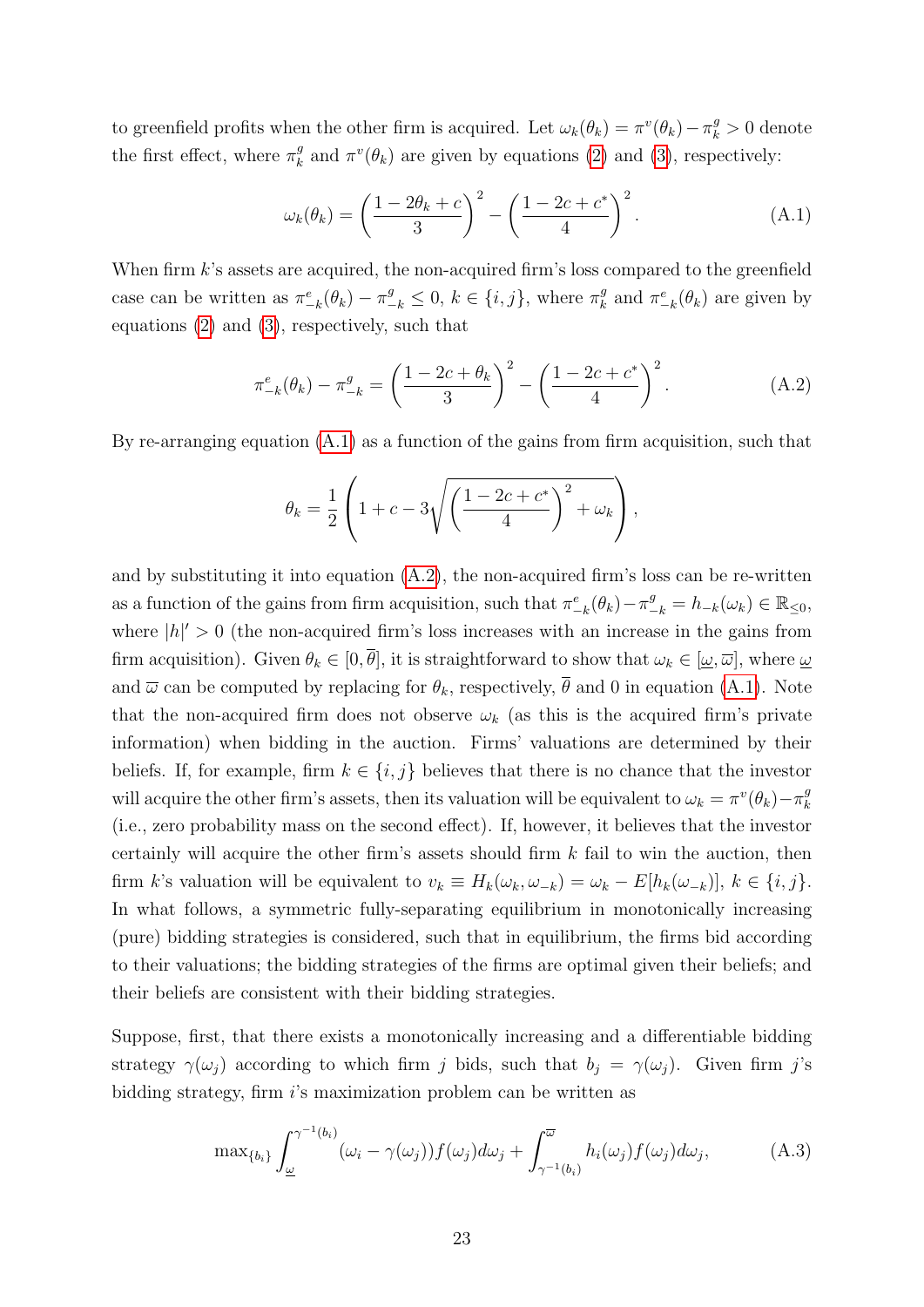where the FOC, by using Leibniz's Rule and differentiating equation  $(A.3)$  with respect to  $b_i$ , can be expressed as

$$
\frac{\partial \gamma^{-1}(b_i)}{\partial b_i} f(\gamma^{-1}(b_i)) \left[ \omega_i - \gamma(\gamma^{-1}(b_i)) - h_i(\gamma^{-1}(b_i)) \right] = 0. \tag{A.4}
$$

In the case of symmetric bidding strategies, given  $\gamma^{-1}(b_j) = \omega_j$ , it must hold also true that  $\gamma^{-1}(b_i) = \omega_i$ . Substituting this into equation  $(\overline{A.4})$  and solving for firm *i*'s bidding strategy  $b_i = \gamma(\omega_i)$  leads to  $b_i = H_i(\omega_i, \omega_i) = \omega_i - h_i(\omega_i)$ , which strictly increases with an increase in  $\omega_i$  over range  $[\omega, \overline{\omega}]$  (or rather, which strictly decreases with an increase in  $\theta_i$ over range  $[0, \overline{\theta}]$  should it be re-written as  $b_k(\theta_k) = [\pi^v(\theta_k) - \pi^e_k(\theta_{-k})|_{\theta_{-k} \to \theta_k}], k \in \{i, j\}).$ 

To prove the optimality of the bidding strategy of firm i of type  $\omega_i$ ,  $b_i = H_i(\omega_i, \omega_i)$ , given the bidding strategy of firm j of type  $\omega_j$  is  $b_j = H_j(\omega_j, \omega_j)$ , consider the two possibilities: firm *i* bids above  $H_j(\omega_j, \omega_j)$  leading the investor to acquire its assets, with which firm *i*'s payoff is  $\omega_i - H_j(\omega_j, \omega_j)$ ; or firm i bids below  $H_j(\omega_j, \omega_j)$  leading the investor to acquire firm j, with which firm i's payoff is  $h_i(\omega_j)$ . Due to symmetry such that  $h_k(\omega_k) = h_{-k}(\omega_k)$ ,  $k \in \{i, j\}$ , (and by the mean value theorem), it is straightforward to show that it is optimal for firm i to bid more than firm j (as the payoff is greater) if and only if  $\omega_i > \omega_j$ , or rather if and only if  $\theta_i < \theta_j$ . Note that the investor will not accept any price below its greenfield profits,  $\pi_m^g$ . This, however, constitutes a non-binding constraint on the local firms as the lower bound of bids in the relevant range is greater than the investor's greenfield profits  $H(\underline{\omega}) > \pi_m^g$ , that is, even acquiring the assets of the lowest possible type (the firm that leads to the highest ex-post marginal cost,  $\theta$ ), which fulfills the consumersurplus standard in merger approvals, earns the investor higher profits than greenfield profits. Therefore, firm  $k$ 's belief that the investor will acquire the other firm's assets with certainty should it fail to win the auction is consistent with its bidding strategy.

#### A.3 Welfare implications

Local welfare  $(W)$  is given by

$$
W^{t} = \left[\frac{1}{2} (Q^{t})^{2} + \sum_{k} \pi_{k}^{t}\right]; \quad t \in \{a, g, v\}; \quad k \in \{i, j\},
$$
 (A.5)

where  $Q^t$  is aggregate output,  $\sum_k \pi_k^t$  is the sum of local firms' profits, and t stands for the investor's mode of entry.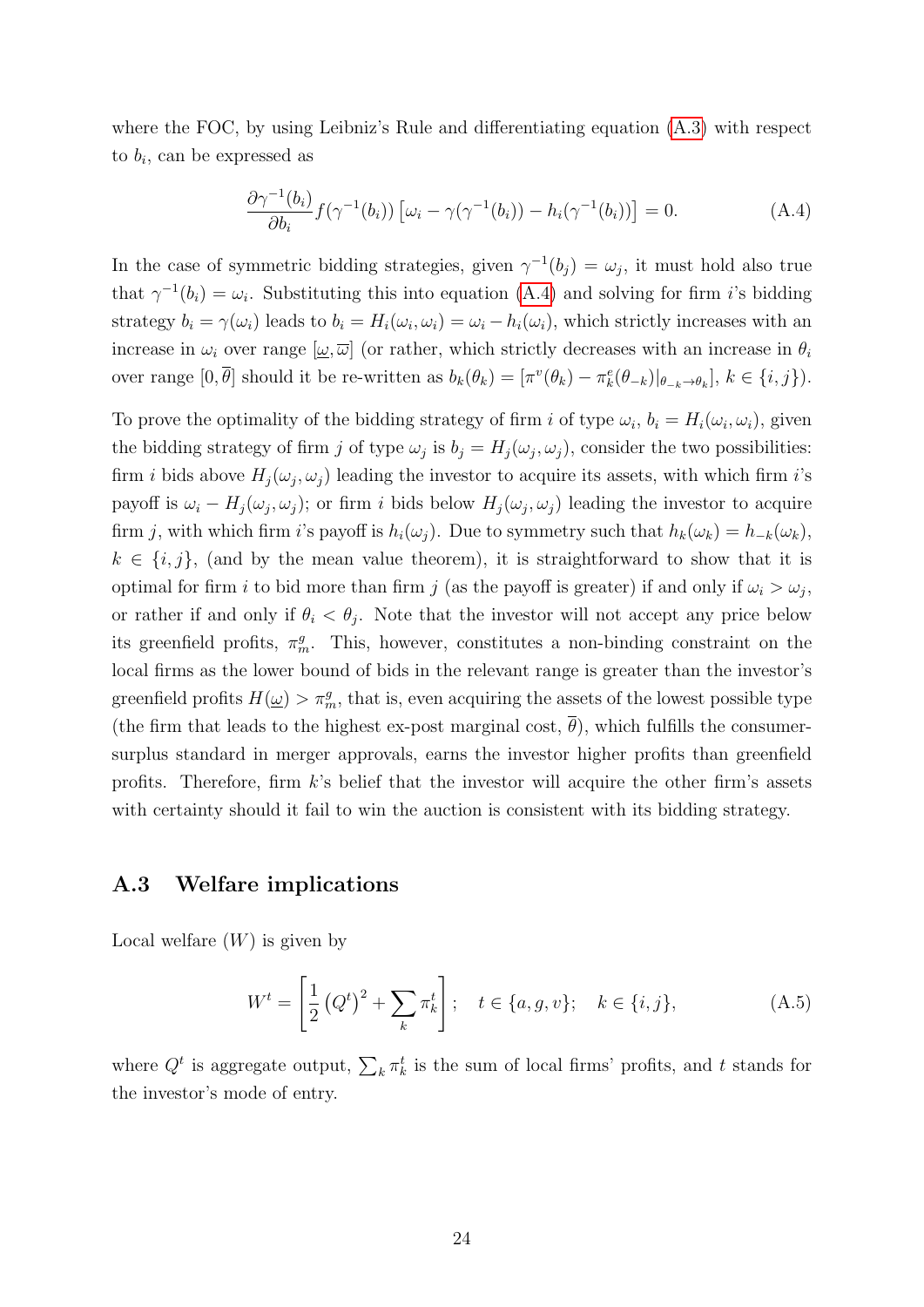#### Investing in new assets  $&$  Proof of Lemma  $\overline{4}$

 $W^a$  and  $W^g$  computed according to equation  $(\overline{A.5})$ , are given by equations  $(\overline{A.6})$  and (A.7), respectively:

$$
W^a = \frac{4}{9}(1-c)^2,
$$
\n(A.6)

$$
W^g = \frac{3(1-c)^2}{8} + \frac{(1-c^*)^2}{32} + \frac{(c-c^*)^2}{8} - \frac{(1-c)(c-c^*)}{8}.
$$
 (A.7)

The difference between  $W^g$ , given by equation  $(\overline{A.7})$ , and  $W^a$ , given by equation  $(\overline{A.6})$ , denoted  $W_q^g$ , is

$$
W_a^g = \frac{1}{288}(-11 + 26c - 15c^*)(1 - 3c^* + 2c), \tag{A.8}
$$

suggesting that compared to the no-investment case, local welfare improves with greenfield entry  $(W_a^g > 0)$  if the MNF is sufficiently productive vis-à-vis the local firms such that  $c^* < (26c - 11)/15$ .

#### Acquisition of existing assets & Proof of Proposition 5

Suppose the investor acquires a local firm's existing assets. Given that the ex-post marginal cost of the acquired firm is not observable ex ante, the computations of both aggregate output and profits of the firms depend on a random variable. The expected value of consumers' surplus  $E_{\theta}$   $\left[ (Q^v)^2 / 2 \right]$  can be expressed as

$$
E\left[\frac{1}{2}\left(\frac{2-c-\min\{\theta_i,\theta_j\}}{3}\right)^2\right],\tag{A.9}
$$

where  $\min{\lbrace \theta_i, \theta_j \rbrace}$  is the ex-post marginal cost of the acquired firm (the new entity). Similarly, the local firms' expected profits can be expressed as

$$
E\left[\frac{(1-2\min{\theta_i, \theta_j}+c)^2}{9}-\min{\{b_i, b_j\}}+\frac{(1-2c+\min{\theta_i, \theta_j}\})^2}{9}\right],\tag{A.10}
$$

where  $\min\{b_i, b_j\}$  is the investor's share from acquisition gains, that is, the second-highest bid in the auction that will have been paid to the investor out of acquisition profits:

$$
\min\{b_i, b_j\} = \frac{(c - \max\{\theta_i, \theta_j\}) (2 - \max\{\theta_i, \theta_j\} - c)}{3}.
$$
\n(A.11)

The expected values of the random variables in equations  $(A.9)$ ,  $(A.10)$ , and  $(A.11)$  are computed as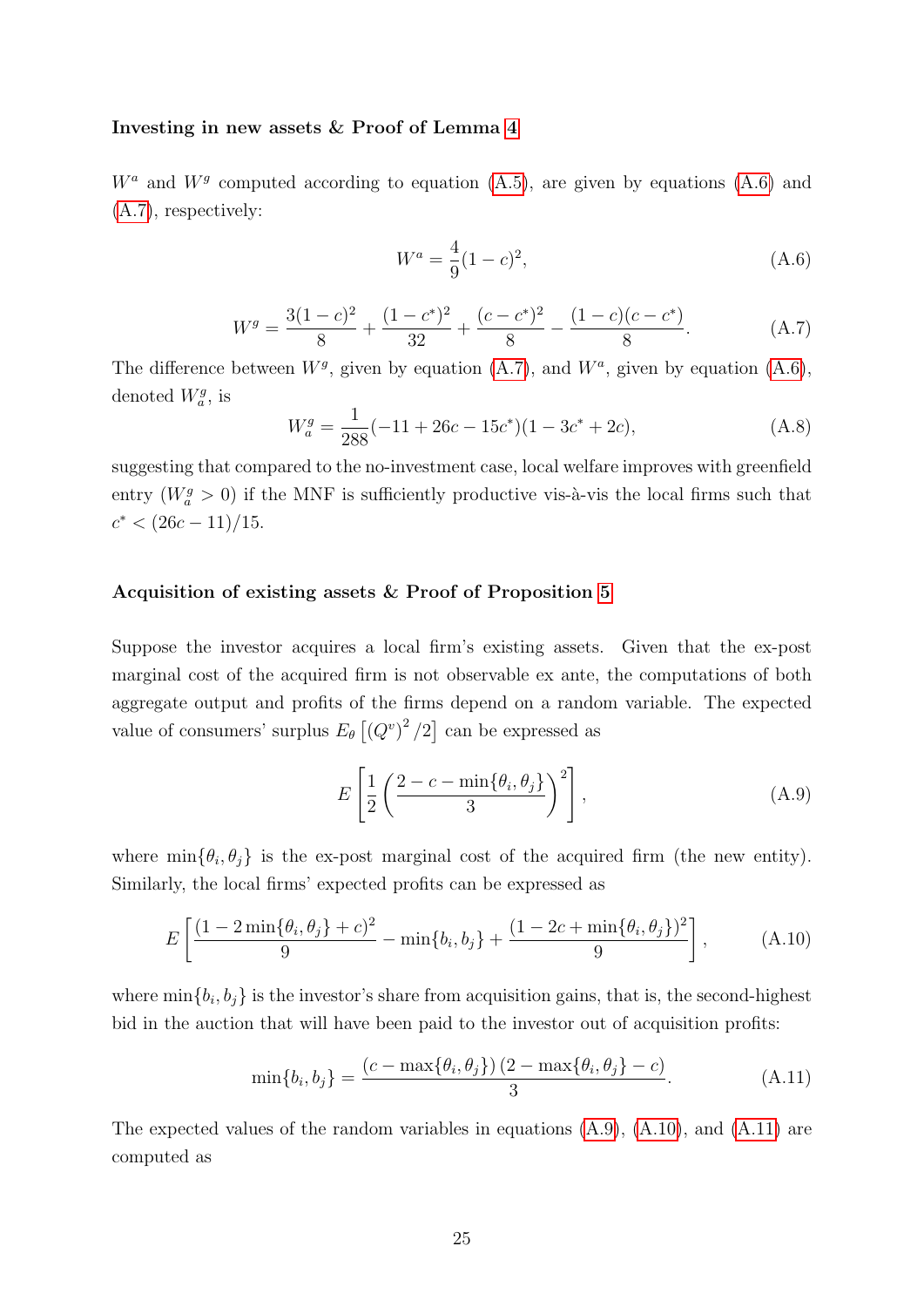$$
E\left[\min\{\theta_i, \theta_j\}\right] = \int_{0}^{\overline{\theta}} \int_{0}^{\overline{\theta}} \min\{\theta_i, \theta_j\} f(\theta_i) d\theta_i f(\theta_j) d\theta_j = \overline{\theta}/3,
$$
  
\n
$$
E\left[\min\{\theta_i^2, \theta_j^2\}\right] = \int_{0}^{\overline{\theta}^2} \int_{0}^{\overline{\theta}^2} \min\{\theta_i^2, \theta_j^2\} f(\theta_i^2) d\theta_i^2 f(\theta_j^2) d\theta_j^2 = \overline{\theta}^2/6,
$$
  
\n
$$
E\left[\max\{\theta_i, \theta_j\}\right] = \int_{0}^{\overline{\theta}} \int_{0}^{\overline{\theta}} \max\{\theta_i, \theta_j\} f(\theta_i) d\theta_i f(\theta_j) d\theta_j = 2\overline{\theta}/3,
$$
  
\n
$$
E\left[\max\{\theta_i^2, \theta_j^2\}\right] = \int_{0}^{\overline{\theta}^2} \int_{0}^{\overline{\theta}^2} \max\{\theta_i^2, \theta_j^2\} f(\theta_i^2) d\theta_i^2 f(\theta_j^2) d\theta_j^2 = \overline{\theta}^2/2.
$$

Note that the p.d.fs are  $f(\theta_i) = f(\theta_j) = 1/\overline{\theta}$ ,  $f(\theta_i^2) = (\theta_i^2)^{-1/2}/2\overline{\theta}$ ,  $f(\theta_j^2) = (\theta_j^2)^{-1/2}/2\overline{\theta}$ . Using these expected values of the random variables accordingly in equations  $(A.9)$  and (A.10), expected welfare when the investor acquires a local firm's existing assets, denoted  $E[W^v]$  - the sum of equations  $\overline{A.9}$  and  $\overline{A.10}$  - can be expressed as a function of the size of the support of the possible ex-post cost types, such that

$$
E\left[W^{v}\right] = \frac{1}{108} \left(48 + 102c^{2} + \overline{\theta} \left(32 - 7\overline{\theta}\right) - 4c \left(30 + 7\overline{\theta}\right)\right),\tag{A.12}
$$

where  $\partial E[W^v]/\partial \overline{\theta} > 0$  for  $\overline{\theta} < (16 - 14c)/7$ . The difference between  $E[W^v]$ , given by equation  $(\overline{A.12})$ , and  $W^a$ , given by equation  $(\overline{A.6})$ , denoted  $E[W^v_a]$ , is

$$
E[W_a^v] = \frac{1}{108} \left( 54c^2 + \overline{\theta} \left( 32 - 7\overline{\theta} \right) - 4c \left( 6 + 7\overline{\theta} \right) \right). \tag{A.13}
$$

It is now clear that  $E[W_a^v] = 0$  for  $\overline{\theta} = \overline{\theta}(c) \in \mathbb{R}^+$ , such that  $\overline{\theta}(c) = (16 - 14c)/7 - \Lambda$ , where  $\Lambda = \left(\sqrt{256 + 14c(-44 + 41c)}\right)/7$ . It can easily be seen by inspection that

(i):  $\lim_{c \to 0} \theta(c) = \lim_{c \to 4/9} \theta(c) = 0,$ (ii):  $\forall c \in [0, 4/9], \overline{\theta}(c) \in [0, 1],$ (iii):  $\forall c \in [4/9, 1], \theta(c) < 0.$ 

Since  $\partial E[W_a^v] / \partial \overline{\theta} > 0$  for  $\overline{\theta} < (16 - 14c) / 7$ , from (i) and (ii), we can show  $E[W_a^v] < 0$ if  $\bar{\theta} < \bar{\theta}(c)$ , given  $c < 4/9$ . Also from (iii),  $\forall c \in [4/9, 1]$ ,  $E[W_a^v] > 0$ , because any given  $\theta > 0$  will be larger than  $\theta(c) < 0$ . Therefore, compared to the no-investment case, acquisition of a local firm's assets is expected to improve welfare  $(E[W_a^v] > 0)$  if the local firms have, ex ante, sufficiently large marginal costs  $(c > 4/9)$ . If, however, the local firms are, ex ante, sufficiently productive  $(c < 4/9)$ , then a positive expected welfare change depends on the size of the support of the possible cost types such that expected welfare improves with firm acquisition if and only if  $\theta > \theta(c)$ .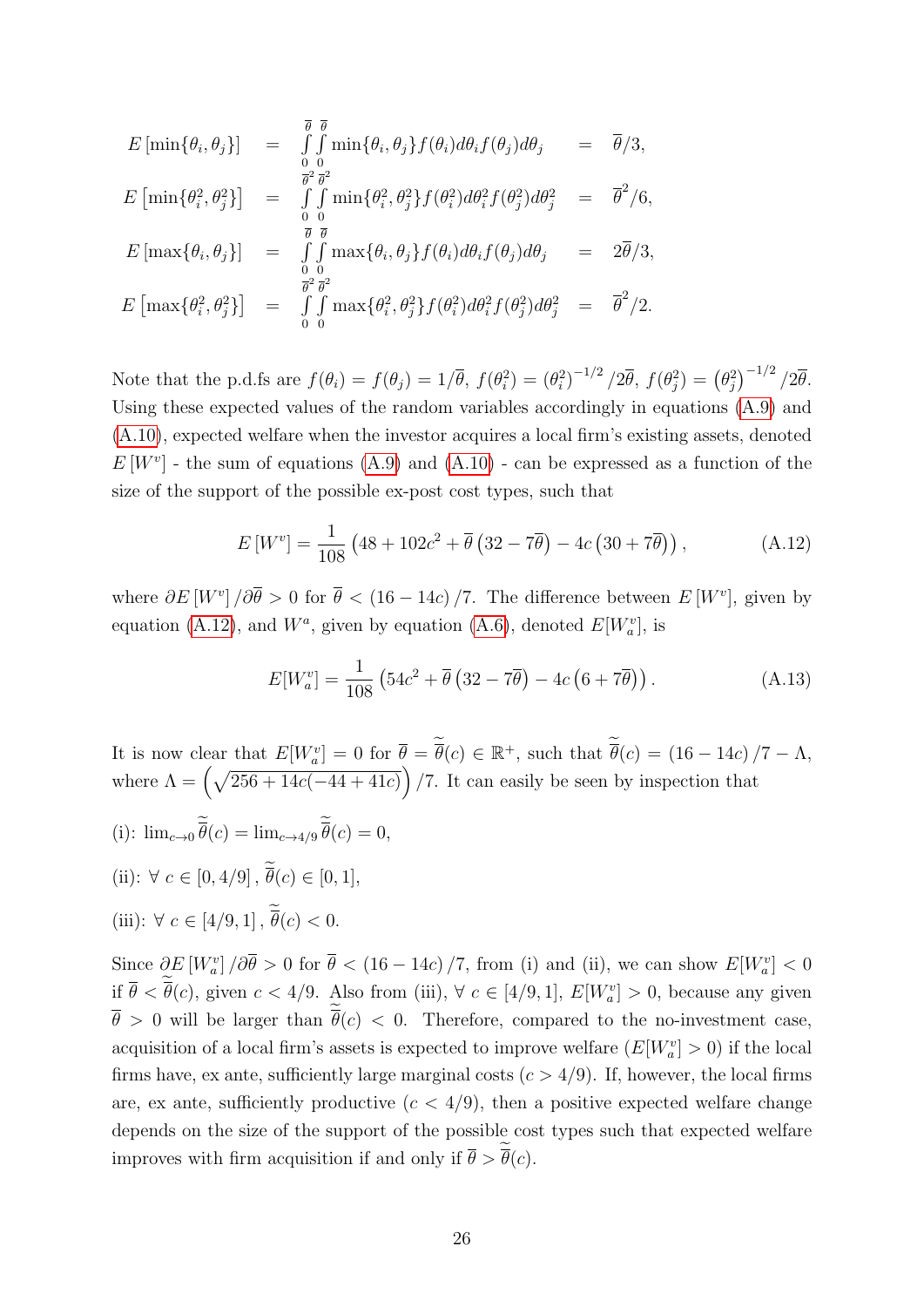### A.4 Proof of Proposition 6

The difference between  $E[W^v]$ , given by equation  $(A.12)$ , and  $W^g$ , given by equation  $(\mathbf{A}.7)$ , denoted  $E[W_g^v]$ , is

$$
E[W_g^v] = \frac{(-11 + 46c - 15c^*)(-1 + 2c + 3c^*)}{288} + \frac{\overline{\theta}(8 - 7c)}{27} - \frac{7\overline{\theta}^2}{108}.
$$
 (A.14)

Both entry modes improve local welfare relative to the no-investment case when the investor is sufficiently productive vis-à-vis the local firms such that  $c^* < (26c - 11)/15$ (Lemma  $\overline{4}$  and Appendix  $\overline{A.3}$ ), and when the local firms' marginal cost is sufficiently large such that  $c > 4/9$  (Proposition  $\overline{5}$  and Appendix A.3). Inspecting equation  $(\overline{A.14})$ , given  $c > 4/9$  and  $c^* < (26c - 11)/15$ , shows that whenever greenfield entry improves welfare compared to the no-investment case, acquisition of a local firm's assets does it more  $(E[W_g^v] > 0)$  so long as there is, ex ante, sufficient cost asymmetry between the MNF and the local firms, or when the size of the support of the potential cost types is maximized for the consumer-surplus standard in approvals of acquisition of existing assets, such that  $\bar{\theta} = (2c + 3c^* - 1)/4$ , so that the negative impact on the firm competing against the new entity is minimized. This can be shown as follows:

(i):  $E[W_g^v(\bar{\theta} \equiv (2c+3c^*-1)/4)] = (23+50c-37c^*)(2c+3c^*-1)/576$ , the sign of which is clearly positive, that is,  $\lim_{\bar{\theta} \to (2c+3c^*-1)/4} E[W_g^v] > 0$ , and

(ii):  $\lim_{\bar{\theta}\to 0} E[W_g^v] = (-11+46c-15c^*)(2c+3c^*-1)/288$ , which clearly has a positive sign for  $c^* < (-11 + 26c)/15$ , and which increases as  $\bar{\theta}$  increases, because  $\partial E[V_g^v]/\partial \bar{\theta} > 0$ for  $\bar{\theta} < (16 - 14c)/7$ .

### References

- [1] Ang, J., Kohers, N. 2001. The take-over market for privately held companies: the US experience. Cambridge Journal of Economics 25, 723-748.
- [2] Bjorvatn, K. 2004. Economic integration and the profitability of cross-border mergers and acquisitions. European Economic Review 48, 1211-1226.
- [3] Breinlich, H., Nocke, V., Schutz, N. 2016. International aspects of merger policy: a survey. International Journal of Industrial Organization, doi:10.1016/j.ijindorg.2016.05.001.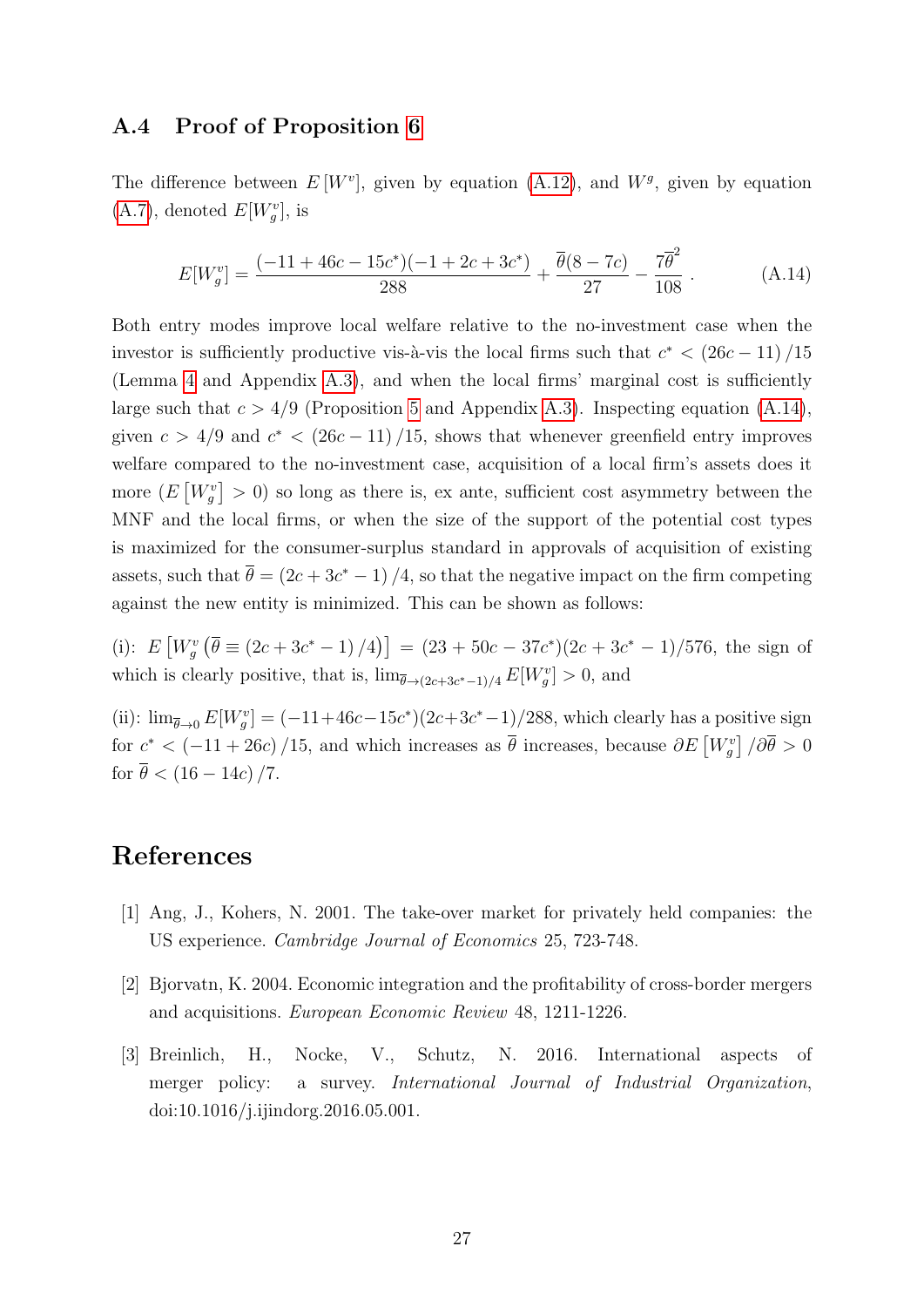- [4] Breinlich, H., Nocke, V., Schutz, N. 2015. Merger policy in a quantitative model of international trade. CEPR Discussion Paper 10851: Center for Economic Policy Research.
- [5] Boone, A.L., Mulherin, J.H. 2007. How are firms sold? *Journal of Finance* 62(2), 847-875.
- [6] Brusco, S., Lopomo, G., Robinson, D., Viswanathan, S. 2007. Efficient mechanisms for mergers and acquisitions. International Economic Review 48, 995-1035.
- [7] Bulow, J., Klemperer, P. 1996. Auctions versus negotiations. American Economic Review, 86(1), 180-194.
- [8] Deneckere, R., Davidson, C. 1985. Incentive to form coalitions with Bertrand competition. Rand Journal of Economics 16, 473-486.
- [9] Desai, M.A., Foley, C.F., Hines Jr., J.R. 2004. The costs of shared ownership: evidence from international joint ventures. Journal of Financial Economics 73, 323-374.
- [10] Ding, W., Fan, C., Wolfstetter, E.G. 2013. Horizontal mergers with synergies: cash vs. profit-share auctions. International Journal of Industrial Organization 31(5), 382- 391.
- [11] Draper, P., Paudyal, K. 2006. Acquisitions: private versus public. European Financial Management 12, 57-80.
- [12] Farrell, J., Shapiro C. 1990. Horizontal mergers: an equilibrium analysis. American Economic Review 80, 107-126.
- [13] Fatica, S. 2010. Investment liberalization and cross-border acquisitions: the effect of partial foreign ownership. Review of International Economics 18, 320-333.
- [14] García-Canal, E., Lópes Duarte, C., Rialp, J., Valdés, A. 2002. Accelerating international expansion through global alliances: a typology of cooperative strategies. Journal of World Business 37, 91-107.
- [15] Goeree, J.K. 2003. Bidding for the future: signaling in auctions with an aftermarket. Journal of Economic Theory 108(2), 345-364.
- [16] Görg, H. 2000. Analyzing foreign market entry: the choice between greenfield investment and acquisitions. *Journal of Economic Studies* 27, 165-181.
- [17] Hennessy, D.A. 2000. Cournot oligopoly conditions under which any horizontal merger is profitable. Review of Industrial Organization 17, 277-284.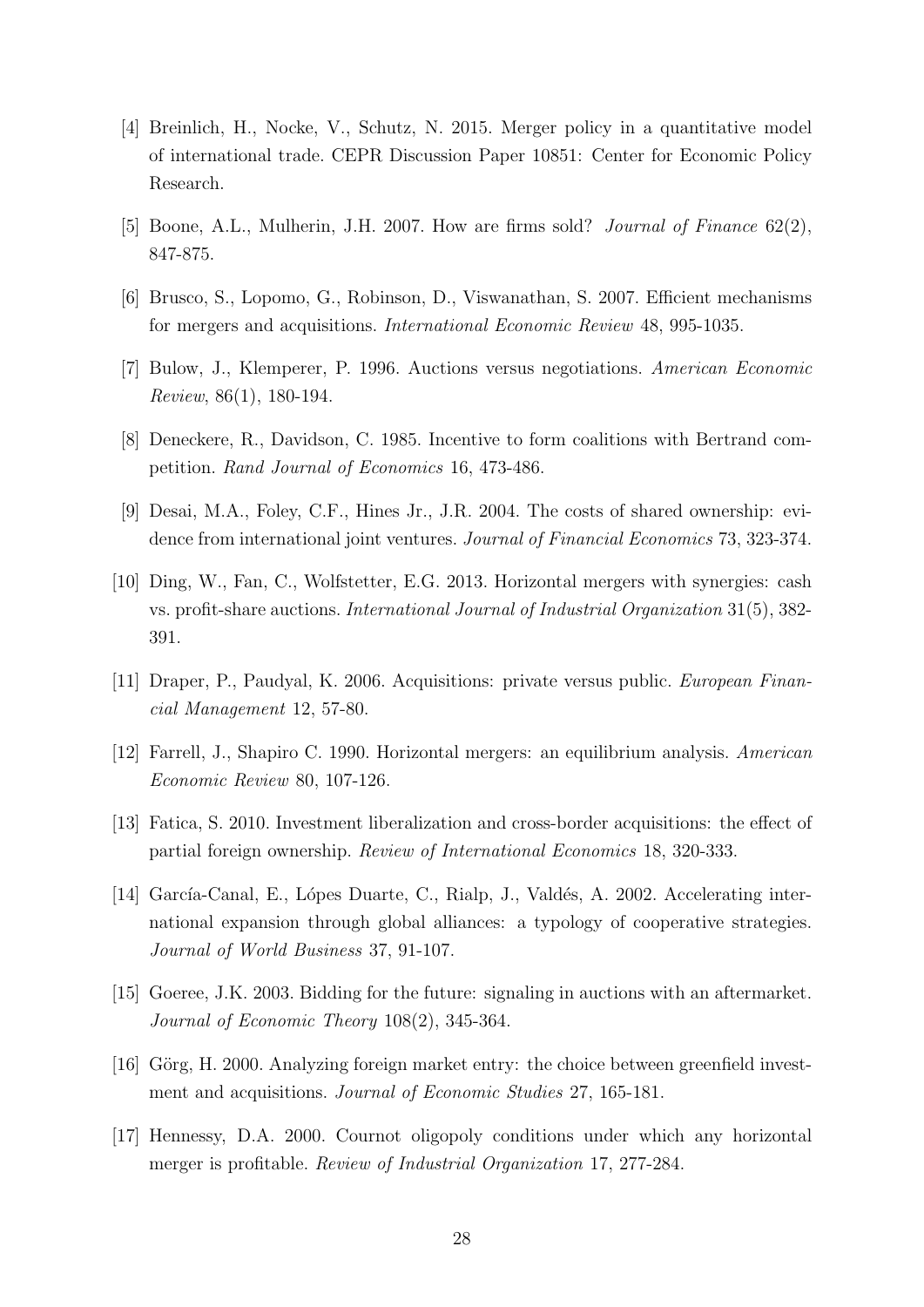- [18] Hviid M., Prendergast, C. 1993. Merger failure and merger profitability. Journal of Industrial Economics 41, 371-386.
- [19] Janssen, M.C.W., Karamychev, V.A. 2010. Do auctions select efficient firms? Economic Journal 120(549), 1319-1344.
- [20] Jehiel, P., Moldovanu, B. 2000. Auctions with downstream interaction among buyers. Rand Journal of Economics 31(4), 768-791.
- [21] Koska, O.A., Long, N.V., Stähler, F. 2016a. Foreign direct investment as a signal. ERC Working Papers 1602, Economic Research Center (ERC): Middle East Technical University.
- [22] Koska, O.A., Onur, I., Stähler, F. 2016b. The Scope of Auctions in the Presence of Downstream Interactions and Information Externalities. ERC Working Papers 1611, Economic Research Center (ERC): Middle East Technical University.
- [23] Koska, O.A., Stähler, F. 2014. Optimal acquisition strategies in unknown territories. Journal of Institutional and Theoretical Economics 170(3), 406-426.
- [24] Krishna, V. 2002. Auction theory. San Diego: Academic Press.
- [25] Lommerud, K.E., Sorgard, L. 1997. Merger and product range rivalry. International Journal of Industrial Organization 16, 21-42.
- [26] Lópes Duarte, C., García-Canal, E. 2004. The choice between joint ventures and acquisitions in foreign direct investment: the role of partial acquisitions and accrued experience. Thunderbird International Business Review 46, 39-58.
- [27] Markusen, J., Stähler, F. 2011. Endogenous market structure and foreign market entry. Review of World Economics 147, 195-215.
- [28] Müller, T. 2007. Analyzing modes of foreign entry: greenfield investment versus acquisition. Review of International Economics 15, 93-111.
- [29] Navaretti, B.G., Venables, A.J. 2004. Multinational firms in the world economy. Princeton: Princeton University Press.
- [30] Norbäck, P.J., Persson, L. 2007. Investment liberalization Why a restrictive crossborder merger policy can be counterproductive. Journal of International Economics 72, 366-380.
- [31] Norbäck, P.J., Persson, L. 2004. Privatization and foreign competition. *Journal of* International Economics 62, 409-416.